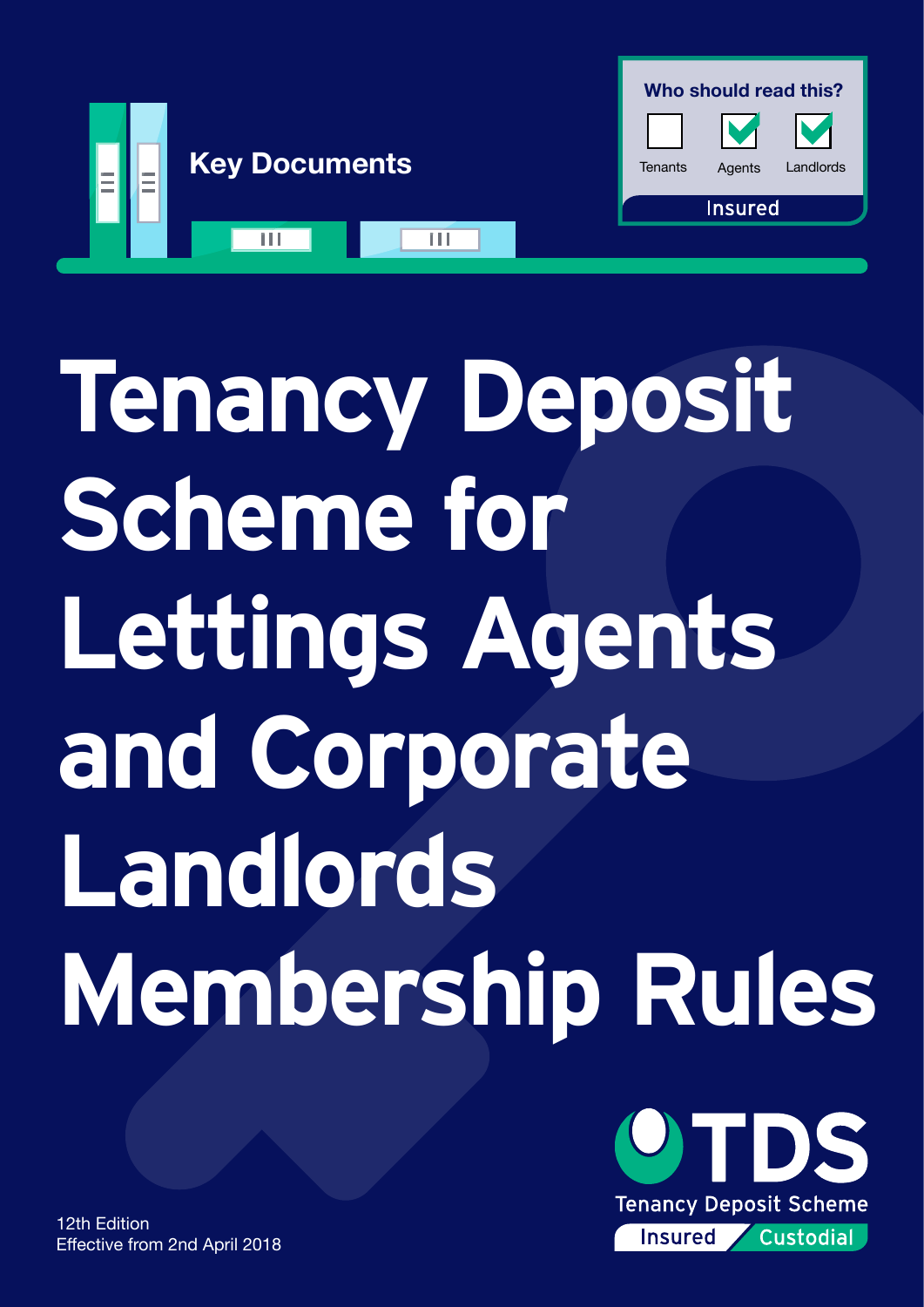### **Contents**

| <b>Definitions</b>                                 | 3              |
|----------------------------------------------------|----------------|
| 1. Application for Membership                      | $\overline{I}$ |
| 2. Membership Subscriptions                        | 8              |
| 3. Tenancies covered by this Scheme                | 9              |
| 4. Joint tenancies                                 | 10             |
| 5. Members' management of the Deposit              | 10             |
| 6. Complying with the requirements of the 2004 Act | 11             |
| 7. Protecting a Deposit and ending Protection      | 12             |
| 8. Lettings Agents with 'Let Only' tenancies       | 13             |
| 9. Changes in ownership of the property            | 15             |
| 10. Change of management                           | 15             |
| 11. Resigning from the Scheme                      | 16             |
| 12. Expulsion from the Scheme                      | 18             |
| 13. What happens to Deposits when Membership ends? | 22             |
| 14. Providing information about Deposit Protection | 22             |
| 15. Data protection responsibilities               | 24             |
| 16. Complaints                                     | 25             |
| 17. Jurisdiction and service of documents          | 25             |
| 18. Exclusions and limitations of liability        | 26             |
| 19. Amendments                                     | 27             |
| 20. Approved Bodies                                | 27             |

#### **This edition of the Rules (effective from 2 April 2018) applies to:**

Lettings Agents and Corporate Landlords joining or renewing their Membership of the Scheme on or after 2 April 2018; and

Deposits for all residential tenancies which are protected in this Scheme on the 2 April 2018.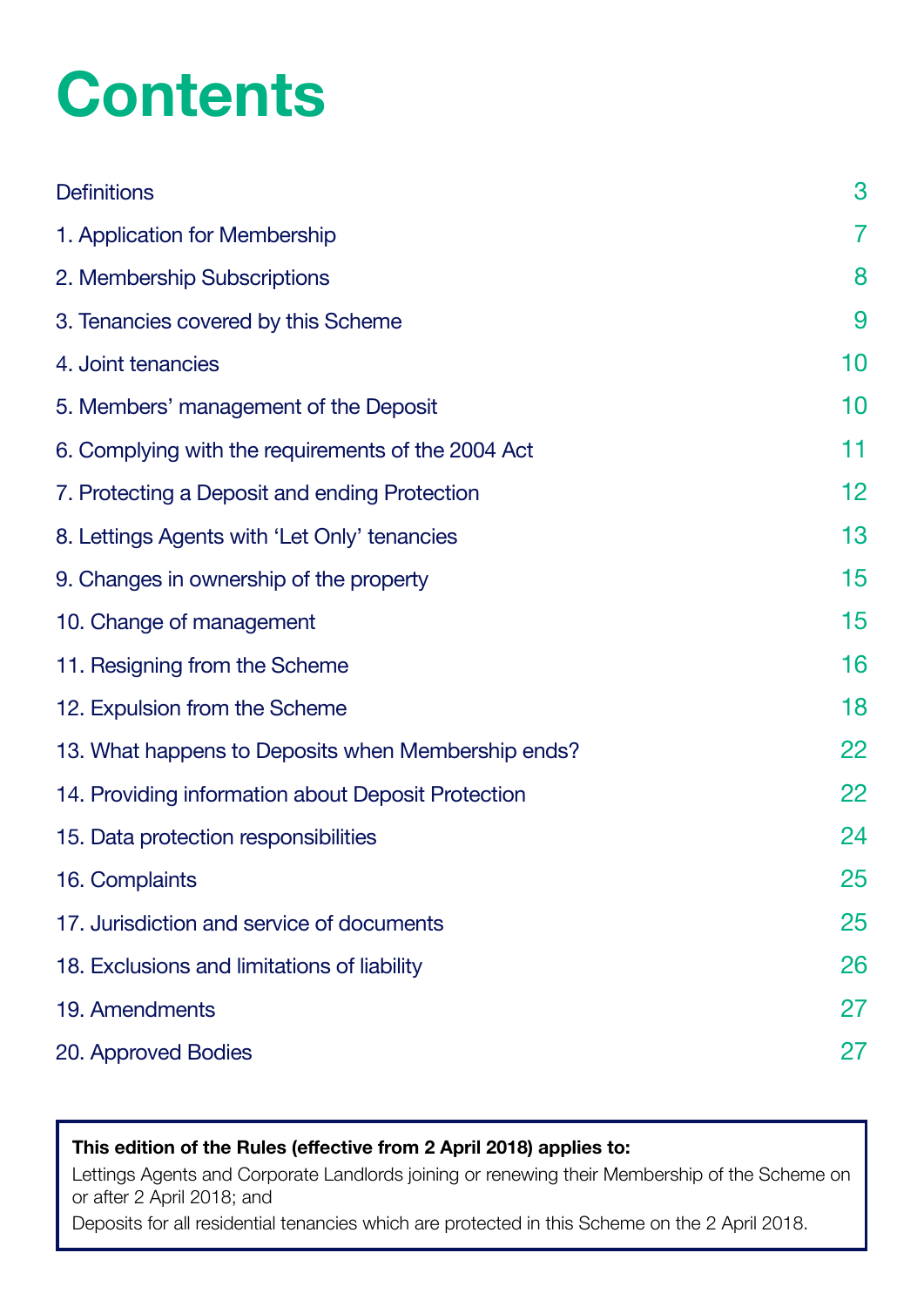## <span id="page-2-0"></span>**Definitions**

In these Rules, certain words and phrases have a special meaning. These words or phrases are indicated by using initial capital letters, and their meaning in the context of these Rules is set out below. Definitions given in these Rules in the singular shall, where the context allows, include the plural meaning and vice versa.

**1988 Act** means the Housing Act 1988, in which the statutory requirements for ASTs are contained, and any statutory amendments to it, and secondary legislation made under it.

**2004 Act** means the Housing Act 2004, in which the statutory requirements for Deposit protection are contained, and any statutory amendments to it and secondary legislation made under it.

**Adjudication** means a decision about a Dispute made by the Adjudicator.

**Adjudication Rules** means the Rules for the Independent Resolution of Tenancy Deposit Disputes (as published by TDS from time to time).

**Adjudicator** means a person appointed by TDS to resolve Disputes.

**ADR** means alternative dispute resolution (e.g. negotiation, mediation, adjudication) provided by TDS to facilitate the resolution of Disputes as an alternative to court proceedings.

**Agent** or **Lettings Agent** means an individual or company appointed by an owner to let or manage property on his behalf.

**Annual Subscription Period** means a 12 month period of Membership of the Scheme.

**Approved Body** means a professional body, accreditation scheme, trade association or similar body which has been approved by TDS and the Insurer for the purposes of these Rules.

**Assured Shorthold Tenancy** or **AST** means an assured shorthold tenancy as defined in the 1988 Act (as amended) and is the usual form of letting for a private tenant renting from a private landlord; where the tenancy began on or after 15 January 1989; the annual rent does not exceed £100,000; the house or flat is let as separate

accommodation; and is the tenant's main home. An AST may be for a fixed term or it may be a periodic tenancy.

**Bonding** or **Bonded** means that the Member has arranged and maintains, usually through an Approved Body, Client Money protection insurance which will reimburse a member of the public in the event of fraudulent or dishonest misappropriation of that person's money; and that the extent of cover meets the minimum criteria set from time to time by TDS.

**Calendar Day** or day means any day of the year, including Saturdays, Sundays and bank holidays.

**Client Account** means an account set up in a UK bank, building society or other financial institution in the UK specifically to hold Client Money. The financial institution operating the account must not be entitled to make withdrawals from the account or levy charges against the account if the account holder owes money to that institution or fails to comply with the terms and conditions applicable to the account or is in some other way in default. The Deposit holder must not keep any of its own money in a Client Account or use money from a Client Account for its own purposes.

**Client Money** means money retained by a Member on behalf of its clients or Tenants or which cannot properly be said to belong to the Member for its own use and benefit.

**Company** means a company limited by shares and registered in the UK (including a public limited company), unless it appears in the expression "company limited by guarantee".

**Corporate Landlord** means a Landlord Protecting or intending to Protect more than £100,000 of Deposits with the Scheme at any one point in time.

**Deposit** or **Tenancy Deposit** means a sum of money which a Landlord requires a Tenant to pay at the start of the tenancy or which the Landlord holds over from a previous tenancy with the same Tenant. The money is security in case the Tenant does not meet their obligations in connection with the tenancy.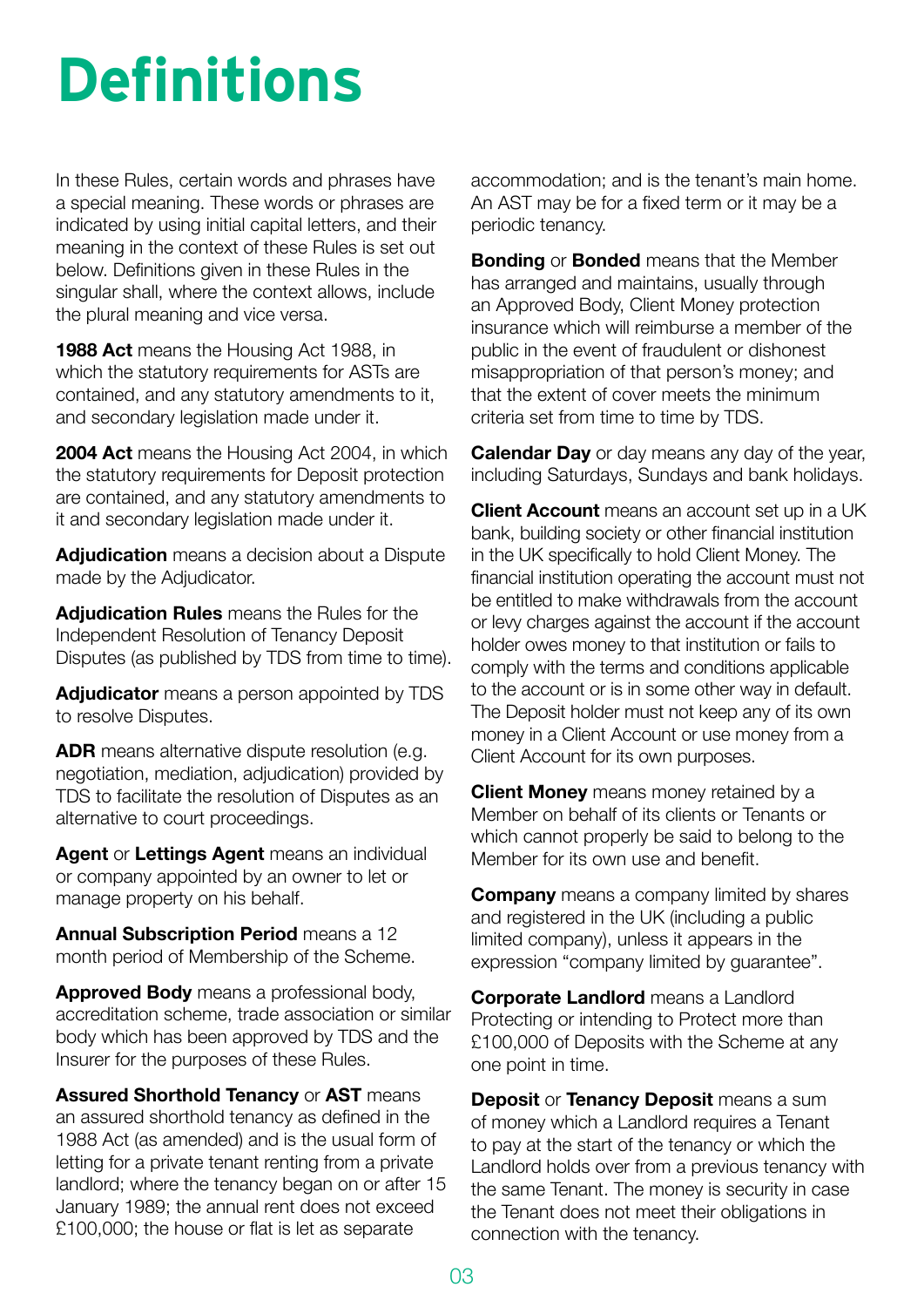**Dispute** means a dispute at the end of an AST about the allocation of a Deposit Protected in the Scheme.

**Disputed Amount** means that sum of the Deposit over which the Landlord and Tenant cannot reach agreement at the end of a tenancy.

**Fixed Term Tenancy** means a tenancy with a specific start and end date stated in the tenancy agreement.

#### An **Insolvency Event** occurs if:

- a) the Member admits inability to pay its debts or (being a company) is deemed unable to pay its debts within the meaning of section 123 of the Insolvency Act 1986 or (being a natural person) is deemed either unable to pay its debts or as having no reasonable prospect of so doing, in either case, within the meaning of section 268 of the Insolvency Act 1986 or (being a partnership) has any partner to whom any of the foregoing apply; or
- b) the Member begins negotiations with creditors with a view to rescheduling any of its debts, or makes a proposal for or enters into any compromise or arrangement with its creditors; or
- c) a petition is filed, a notice is given, a resolution is passed, or an order is made, for or in connection with the winding up of the Member; or
- d) an application is made to court, or an order is made, for the appointment of an administrator or if a notice of intention to appoint an administrator is given or if an administrator is appointed over the Member; or
- e) a floating charge holder over the Member's assets has become entitled to appoint or has appointed an administrative receiver; or
- f) a person becomes entitled to appoint a receiver, or a receiver is appointed, over the Member's assets; or
- g) the Member, being an individual, (or, in the case of more than one individual operating other than in a partnership, any one of them) is the subject of a bankruptcy petition or order; or
- h) a creditor or encumbrancer of the Member attaches or takes possession of, or a distress, execution, sequestration or other such process is levied or enforced on or sued against, the

whole or any part of the Member's assets and such attachment or process is not discharged within 14 days; or

- i) the Member suspends or ceases, or threatens to suspend or cease, to carry on all or a substantial part of its business; or
- j) the Member, being an individual, dies or, by reason of illness or incapacity (whether mental or physical), is incapable of managing his or her own affairs or becomes a patient under any mental health legislation and reasonably suitable arrangements for continuation of the Member's business are not put in place within 14 days of the death or incapacitating event.

Where a change is made for the sole purpose of arranging a solvent amalgamation of the Member with one or more other companies or individuals or the solvent reconstruction of the Member, it shall not be an Insolvency Event.

**Insurer** means the insurer or insurance broker appointed by TDS from time to time to arrange the insurance cover required to operate the Scheme under paragraph 5(3) of schedule 10 of the 2004 Act.

**Joint Tenancy** means a tenancy with two or more Tenants, each of whom is jointly and severally liable for the performance of the obligations in, and the discharge of liabilities under or in connection with a tenancy. Joint **Tenants** means each and all the Tenants in a Joint Tenancy.

**Landlord** means an individual or individuals, or a **Corporate Landlord**, who own(s) an interest in and let(s) residential property. Reference to a Landlord includes a reference to any person (including an Agent) acting on a Landlord's behalf in relation to a tenancy. Reference to a Landlord also includes any one or more joint Landlords. Irrespective of the terms of any partnership agreement, declaration of trust or other arrangement between joint Landlords, TDS will regard all Landlords of a tenancy as being jointly and severally liable for the Landlord's obligations and will treat the authority of any one or more joint Landlords as binding on the others.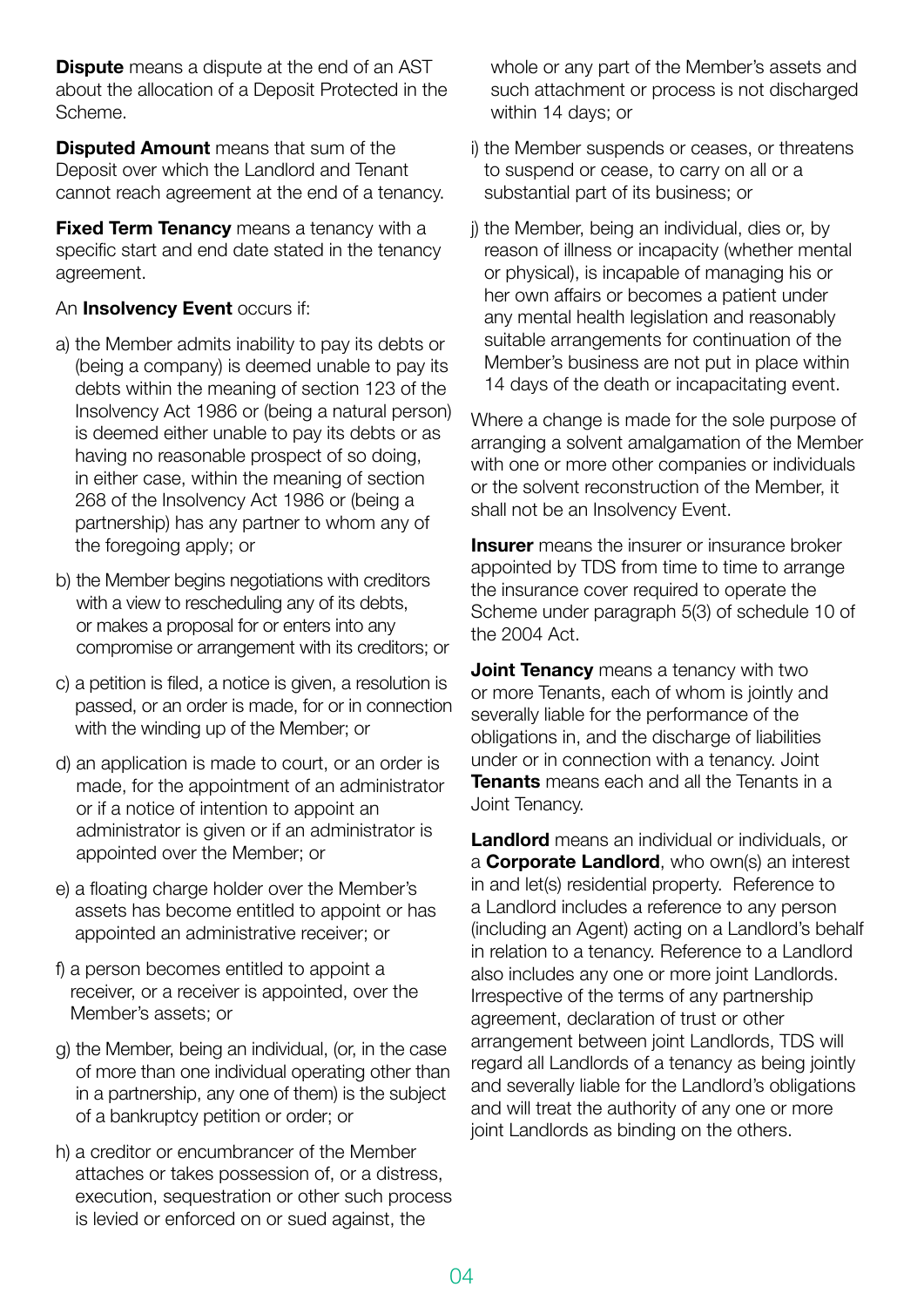**Let Only** tenancy means an AST where a Member introduced the Tenant to the property, but the property is not managed by the Member. Let Only tenancies will include situations where a Member has registered the Deposit on the TDS tenancy database but does not fully manage the tenancy. For the purposes of these Rules a Let Only tenancy is one which has been designated as such by a Lettings Agent on the TDS tenancy database.

**Member** means an Agent or Landlord who has joined, and is a current Member of, the Scheme and **Membership** shall mean the state of being a Member, or the Members of the Scheme as a whole, as the context requires.

**Membership Subscription** is the fee payable to TDS by an Agent or Landlord for Membership of the Scheme for the Annual Subscription Period.

**Membership Termination Notice means Notice** served by TDS on a Member (with a copy to all affected Tenants) identifying the Deposit in question, confirming the date when Membership of the Scheme will end, and reminding the Member of their obligation to re-protect the Deposit before the Deposit ceases to be Protected by TDS.

**Ministry** means the Ministry of Communities and Local Government (DCLG), or any other government department which from time to time is responsible for overseeing Deposit protection schemes.

**Notice** means written Notice, sent by ordinary first class post or an equivalent service that offers next day delivery in the majority of cases, to the postal address supplied by the relevant party. Notify shall mean the giving of Notice and Notification shall be interpreted accordingly.

**Prescribed Information** means such information as a Landlord is required to provide to a Tenant and any Relevant Person, in accordance with the Housing (Tenancy Deposits) (Prescribed Information) Order 2007 (Statutory Instrument 2007 No 797 available to view at **[www.legislation.gov.uk](http://www.legislation.gov.uk)**) or such other information as may be prescribed from time to time pursuant to section 213(5) of the 2004 Act.

**Protect** means register with the Scheme and remain for the time being entitled to the Scheme's benefits of insurance protection and access to the ADR process. **Protection, Protecting** and **Protected** shall be construed accordingly.

**Private Rented Sector** or **PRS** means the industry concerned with the letting of residential property owned by landlords who are not registered social landlords or local authorities or other bodies precluded from granting ASTs.

**Relevant Obligation** means the duty on a Member to comply with a direction given by TDS under paragraph 5(2) of Schedule 10 of the 2004 Act (as amended by article 4 of the Housing (Tenancy Deposit Schemes) Order 2007 (Statutory Instrument 2007 No 796)) or any obligation under the Scheme which is specified in these Rules as a Relevant Obligation for the purposes of paragraph 5(7) of Schedule 10 of the 2004 Act (as amended) (see Rule 12). If a Member does not fulfil a Relevant Obligation (e.g. paying the Membership Subscription on time) then the TDS has the power to terminate their Membership, or cease Protection of the Deposits which the Member has registered with the Scheme. (The 2004 Act and statutory instruments are available to view and download free of charge from **[www.legislation.gov.uk](http://www.legislation.gov.uk)**).

**Relevant Person** means any person who paid the Deposit or any part of it on behalf of a Tenant.

**Renewed AST** means a second or subsequent AST where the immediately preceding AST was a letting of the same or substantially the same property to the same Tenant (or to one or more persons who were previously one or more of the Joint Tenants of the immediately preceding AST) whether or not the property is let by the same Landlord, and whether or not the property is let on different terms and conditions. References to a Renewed AST shall include references to any contractual extension of an AST, and to any Statutory Periodic Tenancy where there is a material change in the terms from the Fixed Term Tenancy (e.g. change in Tenant, change in amount of Deposit), but shall not include a Statutory Periodic Tenancy where the terms are in all material respects the same as those under the Fixed Term Tenancy.

**Rule** means any Rule published by The Dispute Service Ltd in relation to the operation of the Scheme. **Rules** includes these Rules and the Adiudication Rules.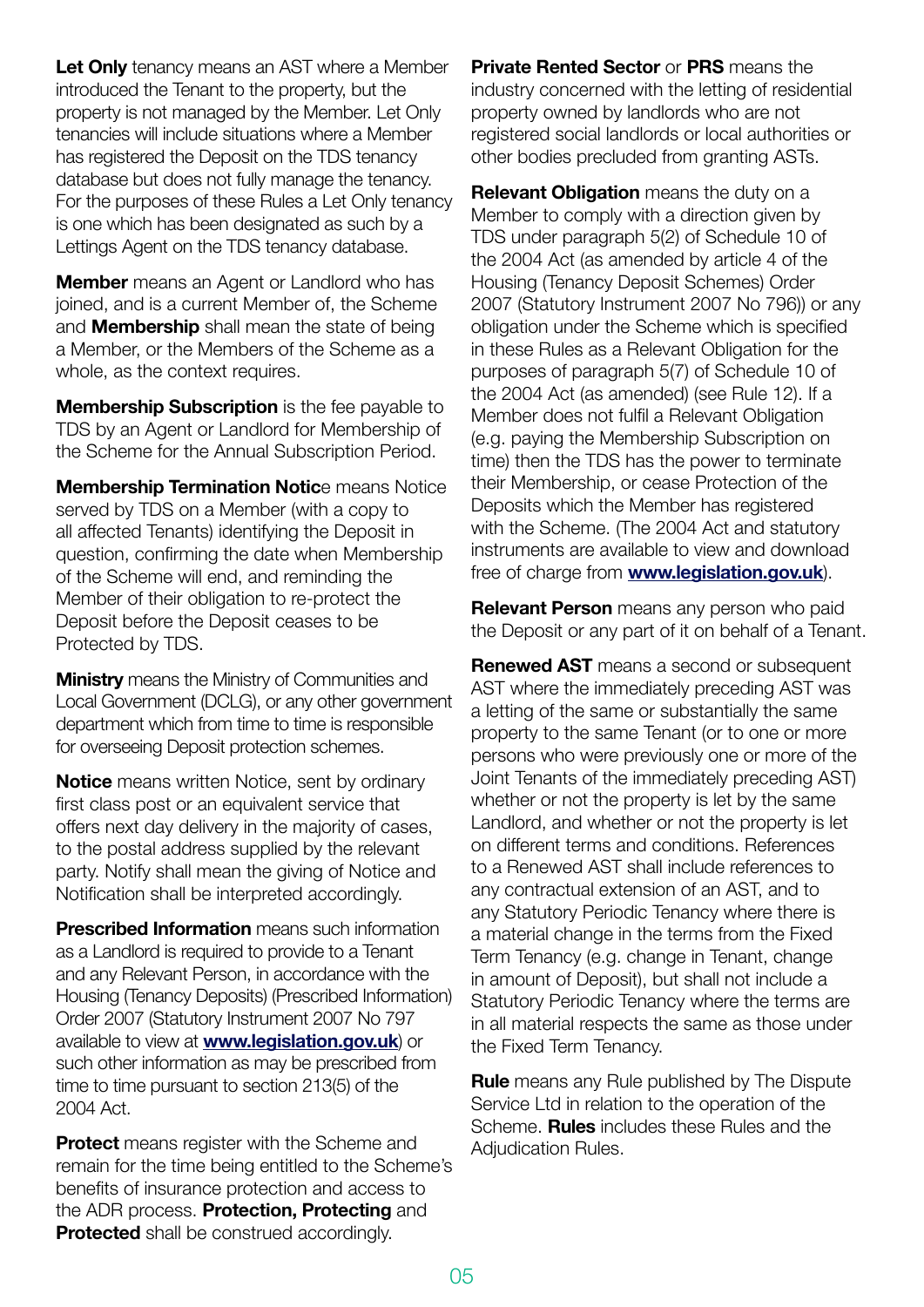#### **Scheme** or **Statutory Scheme** or **Tenancy**

**Deposit Scheme** means any one (and, as the context requires, each and all) of the schemes run by TDS (set up in accordance with the 2004 Act and operated under a service concession agreement with the Ministry) for the Protection of Deposits and the resolution of Disputes about their allocation at the end of a tenancy. In these rules this Scheme means TDS' Tenancy Deposit Scheme for Lettings Agents and Corporate Landlords.

**Scheme Leaflet** refers to the information booklet about the Scheme published by TDS from time to time. The Scheme Leaflet is part of the Prescribed Information.

**Stakeholder** means any person or body who holds the Deposit at any time from the moment it has been paid by the Tenant until allocated and paid as agreed by the parties to the AST, or as ordered by the court, or as directed by an Adjudicator.

**Statutory Periodic Tenancy** means an AST which arises by virtue of section 5 of the 1988 Act after the end of a Fixed Term Tenancy. A Statutory Periodic Tenancy shall not arise if, on the coming to an end of the Fixed Term Tenancy, the Tenant is entitled, by virtue of the grant of another tenancy, to possession of the same or substantially the same property as was let under the Fixed Term Tenancy. For the purposes of these Rules where there is a material change in the terms of a periodic tenancy from the terms that applied during the Fixed Term Tenancy (e.g. change in Tenant, change in amount of Deposit) the periodic tenancy shall be treated as a Renewed AST. A Statutory Periodic Tenancy where there is no material change from the terms that applied during the Fixed Term Tenancy is, by law, a new tenancy but for the purposes of these Rules it will not be treated as a Renewed AST.

**Statutory Time Limit** means the time limit as set out in the 2004 Act (as amended) in which Deposits must be protected, initial requirements of the Scheme must be met, and Prescribed Information must be provided to the Tenant and any Relevant Person. For the purposes of these Rules, the Statutory Time Limit shall begin on the day the Member receives the Deposit (whether or not in cleared funds) or is deemed to have received a Deposit. Examples of when a Member may be deemed to have received a Deposit are given in the document *Operational Procedures and Advice for Members*.

**TDS**, **TDS Ltd** or **The Dispute Service** means The Dispute Service Limited, a company limited by guarantee registered in England and Wales with registered number 4851694.

**TDS Direct** means the scheme run by TDS, which permits tenants only to raise disputes.

**Tenancy Deposit Protection Certificate** means a certificate issued by TDS providing details of a Protected Deposit.

T**enancy Deposit Protection Charge** means the fee set by TDS from time to time for Protecting an individual Deposit in the Scheme. The Rules stipulate the circumstances in which a Tenancy Deposit Protection Charge must be paid.

**Tenancy Deposit Scheme** has the same meaning as Scheme or Statutory Scheme (see above).

**Tenant** means one or more individuals who holds or possesses property under an AST. The expression **Tenant** includes Joint Tenants and former Tenants by whom a Deposit was paid.

**VAT** means value added tax.

**Working Day** means a day that is neither a Saturday or Sunday, nor any day that is a bank holiday under the Banking and Financial Dealings Act 1971 nor a customary or public holiday in England and Wales.

**We/Us/Our** means TDS.

**Write**, **Writing** and **Written** include electronic communications within the meaning of Section 15 (general interpretation) of the Electronic Communications Act 1971.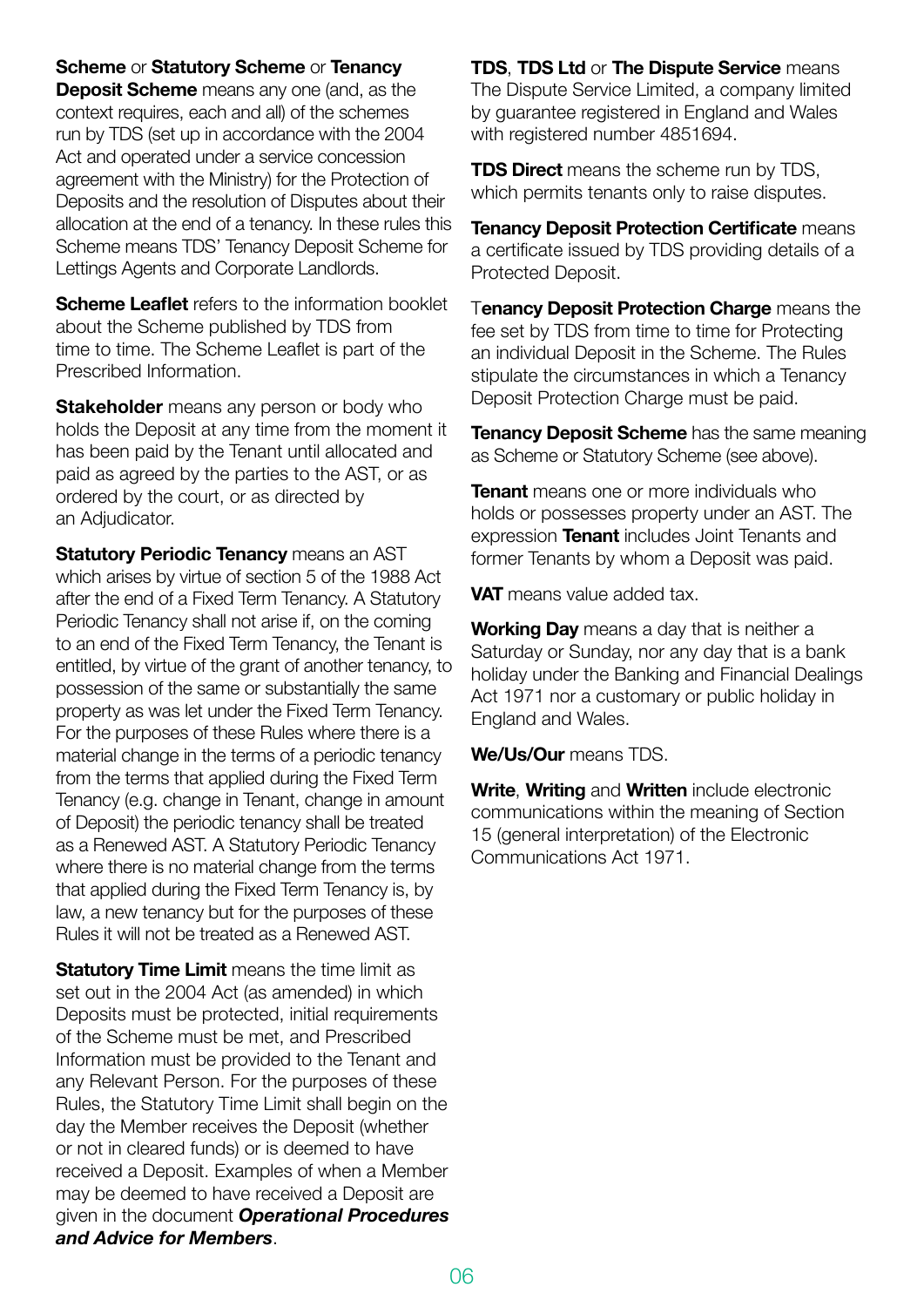#### <span id="page-6-0"></span>**1 Application for Membership**

- 1.1 Any Letting Agent or Corporate Landlord with tenancies in England and Wales may apply for Membership. A Landlord who is not a Corporate Landlord is not eligible for this Scheme, but may apply to TDS to join the Tenancy Deposit Scheme for Landlords.
- 1.2 Prospective Members must complete and submit an application form, providing information about their business, to enable TDS and the Insurer to decide:
	- 1.2.1 whether they can be accepted as Members; and
	- 1.2.2 what their annual Membership Subscription will be.
- 1.3 Application forms are available from the TDS website. The completed application form can be submitted by post or email.
- 1.4 TDS may ask the Member or other sources (such as an Approved Body) for additional relevant information before deciding whether to accept an application for Membership.
- 1.5 TDS may, at the applicant's expense, carry out an audit of a Member or prospective Member if TDS reasonably considers that this is necessary.
- 1.6 Membership will be refused or terminated if information supplied as part of an application proves to be false or misleading in any material respect.
- 1.7 Applications are considered on an individual basis. Membership will only be given if the application is accepted by the Insurer.
- 1.8 The Insurer's estimate of risk will determine the Membership Subscription to be paid by a successful applicant. The Insurer's decision on such matters is final and may be subject to change during any Annual Subscription Period or on an application for renewal of Membership.
- 1.9 To become a Member, applicants must:
	- 1.9.1 have a Client Account;
	- 1.9.2 be accepted by the Insurer OR belong to an Approved Body; and
	- 1.9.3 pay the required Membership Subscription to TDS when it is due;
	- 1.9.4 agree to abide by the Rules of this Scheme; and
	- 1.9.5 agree to comply with the Adiudication Rules.
- 1.10 TDS may, at its discretion, reject applications to join or renew Membership of this Scheme. The decision of TDS on such matters is final.



**Figure 1: Membership Applications and Membership Fees**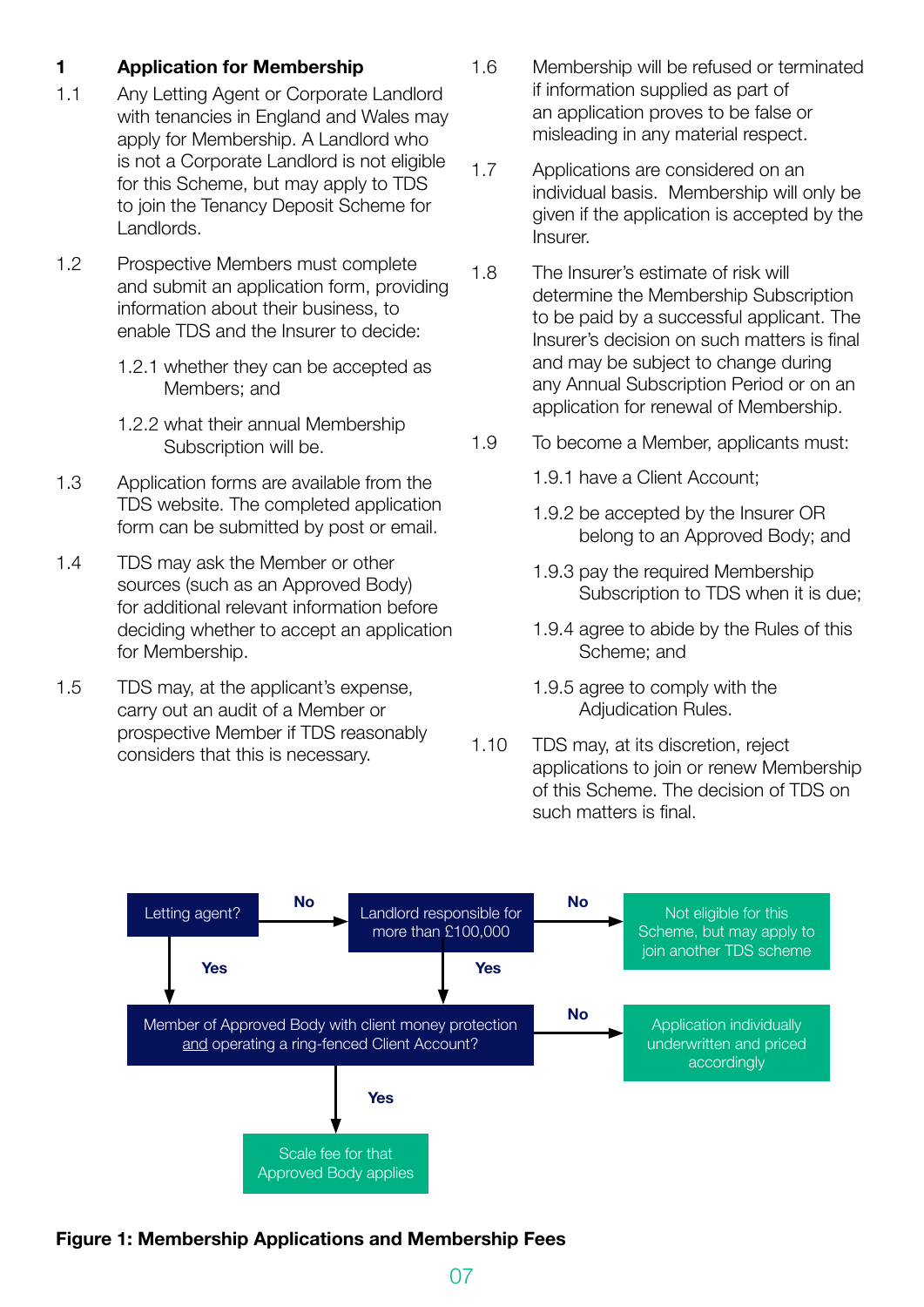- <span id="page-7-0"></span>1.11 Members and prospective Members must Notify TDS as soon as practicable if any of the information provided at application stage is no longer accurate (for example, if a Member leaves an Approved Body) or if their circumstances change in any material way.
- 1.12 Successful applicants will be assigned to a Membership category according to the information they have provided, and this will affect the Membership Subscription as shown in Figure 1. Applicants who belong to an Approved Body are entitled to a streamlined Membership application process and a set price Membership Subscription dependent on which Approved Body they belong to. Further information about Membership Subscriptions is given in Rule 2.
- 1.13 Accredited Landlords who Protect Deposits through Unipol Student Homes are treated as belonging to an Approved Body.
- 1.14 TDS will assess applications for Approved Body status using the criteria listed in Rule 20.
- 1.15 Subject to an applicant meeting the criteria of these rules and the Approved Body confirming that the applicant is in good standing and not subject to recent or on-going disciplinary procedures, TDS will automatically grant Membership of this Scheme to a Lettings Agent or Corporate Landlord who belongs to an Approved Body.
- 1.16 Members must undertake to TDS that, if TDS notifies them to pay a Disputed Amount, the Member will pay the Disputed Amount to TDS within 10 days of receiving the Notice – even though at that time they may no longer be a Member.
- 1.17 Agents who arrange ASTs need to ensure that their Landlord clients are aware of their responsibilities relating to Deposit Protection, and obtain the Landlord clients' authority to fulfil them. Suggested clauses for including in Agent Members' terms and conditions of business are given in the document Prescribed

Information and suggested clauses for inclusion in tenancy agreements and terms of business. It is the Member's responsibility to ensure that the clauses in that document are compatible with the remainder of the Member's terms of business and suitable for each engagement before using them. TDS does not accept liability for any loss arising or cost incurred as a result of the recommended clauses being inconsistent with the remainder of the Agent's terms of business or inappropriate for particular circumstances.

#### **2 Membership Subscriptions**

- 2.1 Members of this Scheme must pay a yearly Membership Subscription.
- 2.2 TDS will determine a Member's level of Membership Subscription each year according to:
	- 2.2.1 the Insurer's risk assessment;
	- 2.2.2 the risk posed by the Member (including the number and complexity of Disputes likely to be submitted for Adjudication);
	- 2.2.3 the information obtained at application stage and subsequently;
	- 2.2.4 the number of Deposits registered on the TDS tenancy database on a specific date;
	- 2.2.5 whether the Member wishes to use the TDS Direct scheme, which means that only their tenants will be able to raise disputes. Further details of the TDS Direct scheme are given in the document TDS Direct A Guide for Agents.
- 2.3 Membership will not start until the Member has paid their Membership Subscription (or the first instalment of it where TDS has agreed that the Member may pay by instalments).
- 2.4 TDS may, at its discretion, proportionately reduce the first year's Membership Subscription if the Member joins the Scheme part-way through an Annual Subscription Period.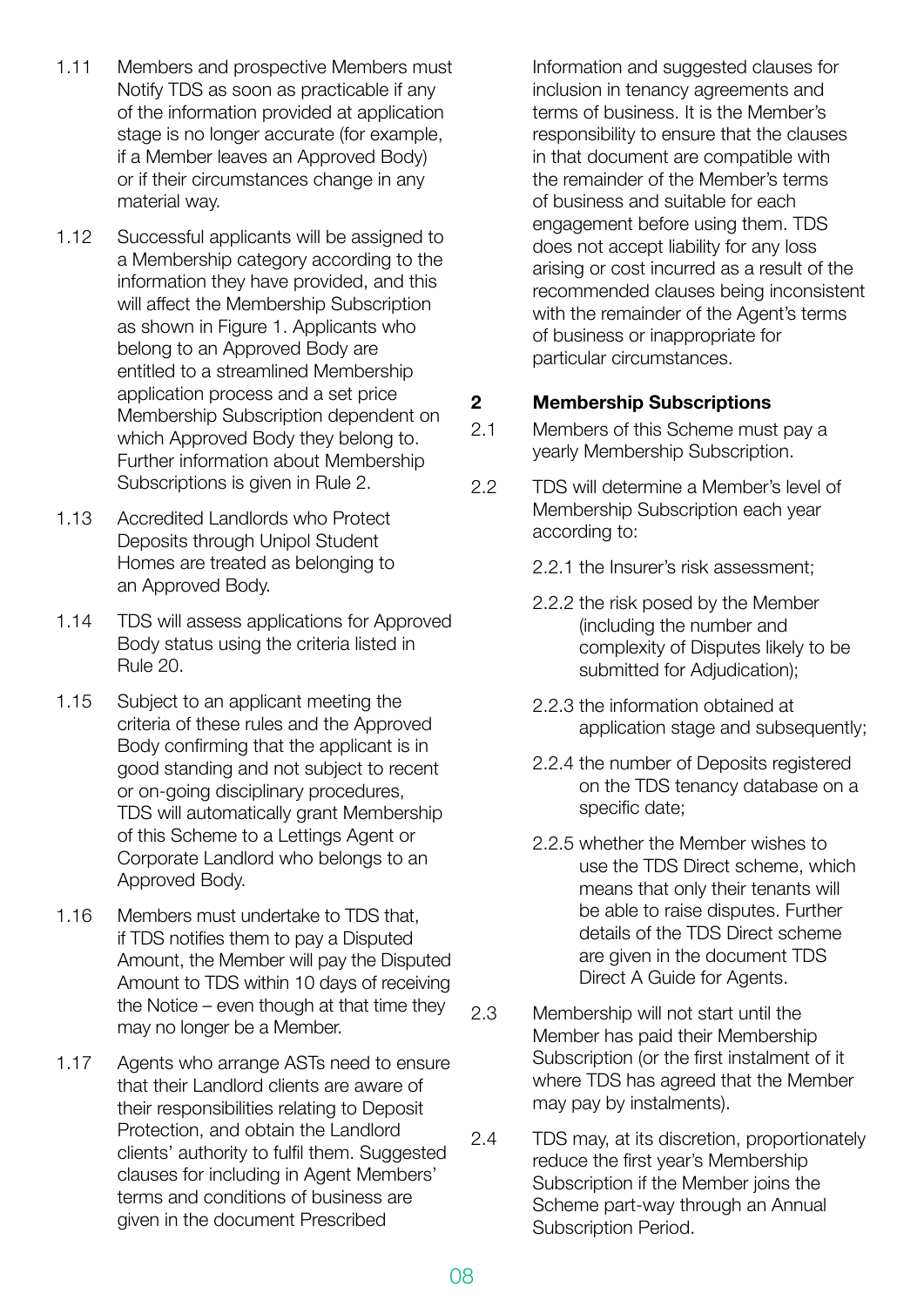- <span id="page-8-0"></span>2.5 Members must pay their renewal Membership Subscription when due. Where a Member has not paid their renewal Membership Subscription (or the first instalment of it, where applicable) to TDS by the due date, their Membership will be suspended and the Member will not be able to register any new Deposits under the Scheme. During the period of suspension the Member will be in breach of the 2004 Act if they continue to take Deposits and do not protect them in another scheme. This position will continue until TDS lifts the suspension or the Member joins another scheme. For further information, please refer to the Housing (Tenancy Deposit Schemes) Order 2007 (Statutory Instrument 2007 No 796, available to view and download at **[www.legislation.gov.uk](http://www.legislation.gov.uk)**).
- 2.6 The Membership Subscription does not include charges for non-standard services (for example, where a Member asks TDS to update the tenancy database on the Member's behalf). TDS reserves the right to charge a fee for non-standard services.
- 2.7 Failure to pay the Membership Subscriptions will result in TDS terminating the Membership in accordance with the procedure in Rule 12.
- 2.8 Membership Subscriptions and all fees are exclusive of VAT and Members must pay TDS any applicable VAT at the time the Membership Subscription or fee is due.

#### **3 Tenancies covered by this Scheme**

- 3.1 As long as details of the Deposit have been entered on the TDS tenancy database, this Scheme applies to Deposits relating to ASTs let or managed by the Member that are either in existence on the date the Member joined the Scheme or arise during Membership of the Scheme.
- 3.2 If a Fixed Term Tenancy that was in existence before the Member joined this Scheme ends after the Member joined and is followed by a Renewed AST or a Statutory Periodic Tenancy, TDS will treat the successor tenancy as a tenancy that arose during Membership.
- 3.3 If the Member specifies that Deposits relating to particular ASTs are not to be Protected in this Scheme, the Member must ensure that those Deposits are covered by another authorised tenancy deposit protection scheme. Failure to do so is a breach of these Rules and is likely to be a failure to comply with the 2004 Act.
- 3.4 A Deposit cannot and will not be Protected in this Scheme by a Member who does not hold the Deposit and does not have authority to continue to hold the Deposit throughout the tenancy.
- 3.5 If the Tenant initially pays the Deposit to a Member who is an Agent, and the Agent has no intention of retaining it, the Agent must make it clear to both the Landlord and the Tenant that the Landlord is solely responsible for complying with the relevant parts of the 2004 Act and protecting the Deposit. It would be prudent for the Agent to give this information to the parties in Writing. Rule 8 applies where the AST is on a Let-Only basis.
- 3.6 Deposits relating to Non-ASTs are not covered by The Dispute Service's insurance policy, and are therefore not Protected. Members must not enter details of Non-ASTs onto the TDS tenancy database or register them in the Let-Only part of the Scheme (see Rule 8). TDS no longer provides adjudication services for non-ASTs.
- 3.7 For a Deposit to be covered by this Scheme Members must enter all required details of the Deposit into the TDS tenancy database. If a Member does not register a Deposit on the TDS tenancy database, the Deposit will not be Protected, and the Tenant would be entitled to bring a claim through the courts for compensation under the 2004 Act. If a Member registers a Deposit on the TDS tenancy database, but does not enter all the required details, TDS will Protect the Deposit for as long as the Deposit is held by the Member. However, if a Dispute arises in connection with that Deposit, TDS may award the Deposit (or the Disputed Amount, as applicable) to the Tenant by default. TDS will seek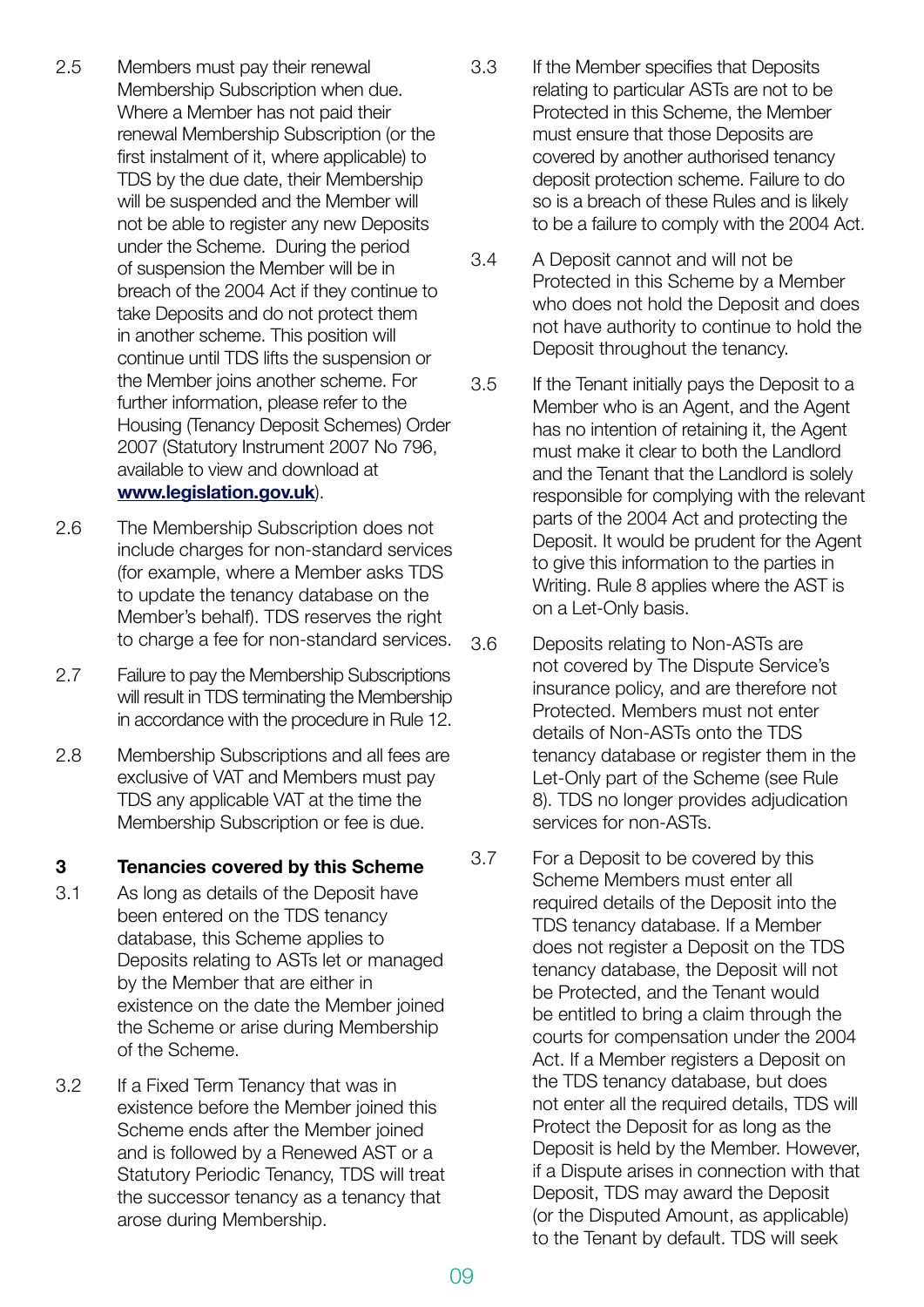<span id="page-9-0"></span>to recover any such award from the Member, using legal proceedings where appropriate.

#### **4 Joint tenancies**

- 4.1 TDS will treat Joint Tenancies as a single tenancy in which each Joint Tenant has an equal interest, unless there is clear evidence in the tenancy agreement to the contrary. This means that (unless the tenancy agreement stipulates otherwise):
	- 4.1.1 the Member must register the Deposit as a single Deposit, even if the Joint Tenants have paid a share of the Deposit individually;
	- 4.1.2 there is no need to nominate a "lead tenant";
	- 4.1.3 only one application for ADR may be made in respect of the same Joint Tenancy and one tenant only will be permitted to use the ADR process on behalf of all joint tenants;
	- 4.1.4 TDS cannot refer a case for ADR if any one of the Joint Tenants objects to using ADR;
	- 4.1.5 TDS will pay any Adjudication award to Joint Tenants in equal shares to each of them, unless (a) there is a clause in the tenancy agreement that specifies otherwise or (b) TDS receives Written instructions from all the Joint Tenants that some other arrangement (which the Tenants must specify) is to apply.
- 4.2 Further information about how to submit a Dispute and TDS' treatment of Disputes relating to Joint Tenancies is given in the Adjudication Rules.

#### **5 Members' management of the Deposit**

5.1 Members of this Scheme who are also Members of an Approved Body must hold the Deposit in accordance with all relevant rules or byelaws which the Approved Body has established concerning accounting and dealing with Client Money.

- 5.2 If the Member is Bonded it must hold the Deposit in accordance with the requirements of its insurers. As a minimum requirement of the Scheme, all Members must hold the Deposits which they receive in a Client Account (as defined in these Rules i.e. a ring-fenced account).
- 5.3 Members must only hold the Deposits for which they (in the name they have registered with TDS) are responsible, and not for their subsidiaries or franchisees (who must apply for Membership separately). Agents must not hold or Protect Deposits on behalf of other Agents.
- 5.4 At the end of a tenancy, Members must promptly release, to the person entitled to it, any part of the Deposit over which there is no disagreement.
- 5.5 If there is a Dispute, the Member must transfer the Disputed Amount to TDS within 10 days of receiving Notice to do so and (subject to the absentee procedures in Rules 3.27 to 3.31 of the Adjudication Rules) must not use the Disputed Amount for any other purpose or pay it to any of the parties to the Dispute. TDS may take legal action against a Member who fails to transfer the Disputed Amount to TDS, to recover sums owed, and/or TDS may expel the Member from the Scheme.
- 5.6 If a Member (or their Landlord client) carries out works on a property in advance of an Adjudication, they do so at their own cost and risk.
- 5.7 The 2004 Act allows the holder of the Deposit to pay Deposit money with the agreement of both the Landlord and Tenant. It is prudent for a Member to obtain written evidence of any such agreement. If Landlord and Tenant do not agree, a Disputed Amount can only be paid to TDS or as ordered by the courts (subject to the absentee procedures in Rules 3.27 to 3.31 of the Adjudication Rules). Agent Members must therefore hold Deposits as Stakeholders and the terms of business applicable to their Landlord clients should reflect this. If a Landlord client stipulates that the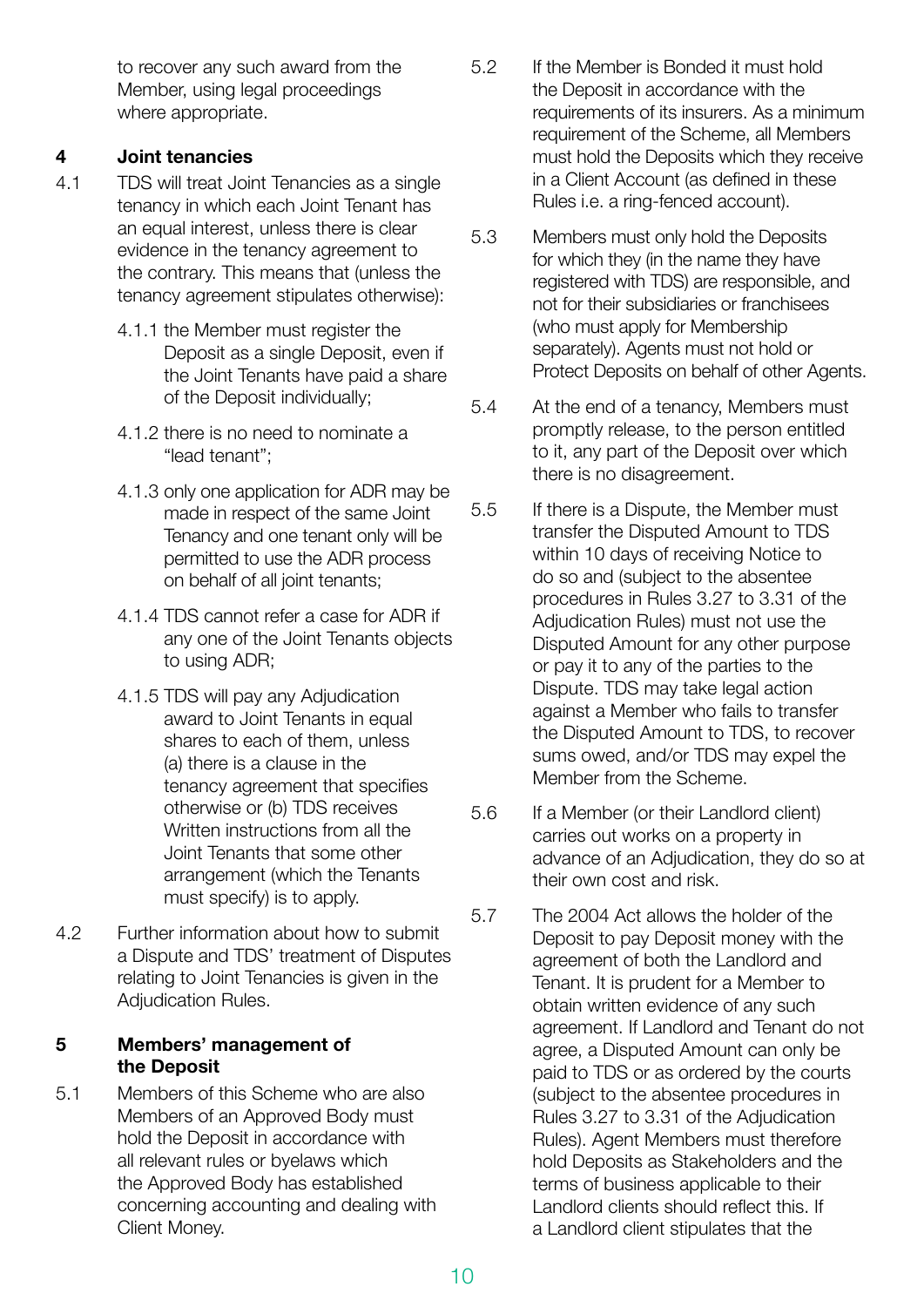<span id="page-10-0"></span>Agent must hold the Deposit "as Agent" rather than "as Stakeholder", the Agent must refuse. The Agent should explain that it would not be able to release any of the Deposit to the Landlord, at any point during the tenancy, without the agreement of the Tenant, or an Adjudication or an order of the court unless the absentee procedure referred to above applies. An Agent Member should consider whether it is appropriate to be responsible for the Deposit if the Landlord will not accept that position.

#### **6 Complying with the requirements of the 2004 Act**

#### **When a deposit is received**

6.1 Section 213 (1) of the 2004 Act stipulates that a Deposit must, as from the time when it is received, be dealt with in accordance with an authorised tenancy deposit protection scheme. It is important to be able to establish the date of receipt, because the Statutory Time Limit for Deposit protection is 30 days, beginning on the day the Deposit is received and/ or is deemed to have been received. A Landlord or his Agent may receive a Deposit when payment is made, or be deemed to have received it at some other time. Guidance about when a Deposit is likely to be deemed to have been received is available in the document Operational Procedure and Advice for Members.

#### **Initial Requirements**

- 6.2 Section 213 (3) of the 2004 Act requires a Landlord to comply with the initial requirements of an authorised tenancy deposit protection scheme within the Statutory Time Limit.
- 6.3 This Scheme's 'initial requirements' are that the Member must enter on the TDS tenancy database all the required details about a Deposit if that Deposit has not previously been Protected.
- 6.4 After the Member has entered all the required details relating to a Deposit on the TDS tenancy database for the first time the Member does not need to do so again. This Scheme has no initial

requirements for Renewed ASTs and/ or Statutory Periodic Tenancies if all details about the Deposit were entered on the TDS tenancy database at the start of a prior tenancy. A fixed term which continues as a contractual periodic tenancy, after the fixed term has run out is a single tenancy and not a Renewed AST.

- 6.5 If (despite using reasonable endeavours) it is not possible for the Member to enter the required details on the TDS tenancy database, an alternative is available – see Rules 7.3 and 7.4.
- 6.6 Where an AST with a Deposit began before 6 April 2007 and is replaced with a Renewed AST or a Statutory Periodic Tenancy after that date, the Member must meet the Scheme's initial requirements. The Deposit is deemed to have been received at the start of the Renewed AST or Statutory Periodic Tenancy, the Statutory Time Limit begins, and all required details of the Deposit must promptly be entered on the TDS tenancy database.

#### **Prescribed Information**

- 6.7 Sections 213 (5) and (6) of the 2004 Act require a Landlord to give the Tenant (and any Relevant Person) Prescribed Information, including any leaflet published by the applicable tenancy deposit protection scheme, within the Statutory Time Limit. This is not an initial requirement of these Rules or of this Scheme, but it is what the law requires.
- 6.8 Landlords should serve Prescribed Information (including the Scheme Leaflet) on the Tenant and any Relevant Person when a Deposit is first actually received, or is first deemed to have been received after 6 April 2007. Prescribed information need only be re-served at renewal (or at the start of a statutory periodic tenancy) if the tenant(s), landlord(s), premises and tenancy deposit scheme protecting the deposit, have changed. If Prescribed Information is not served within Statutory Time Limits, the Member (and/or their Landlord clients) could risk Tenants and/or Relevant Persons bringing legal proceedings under the 2004 Act.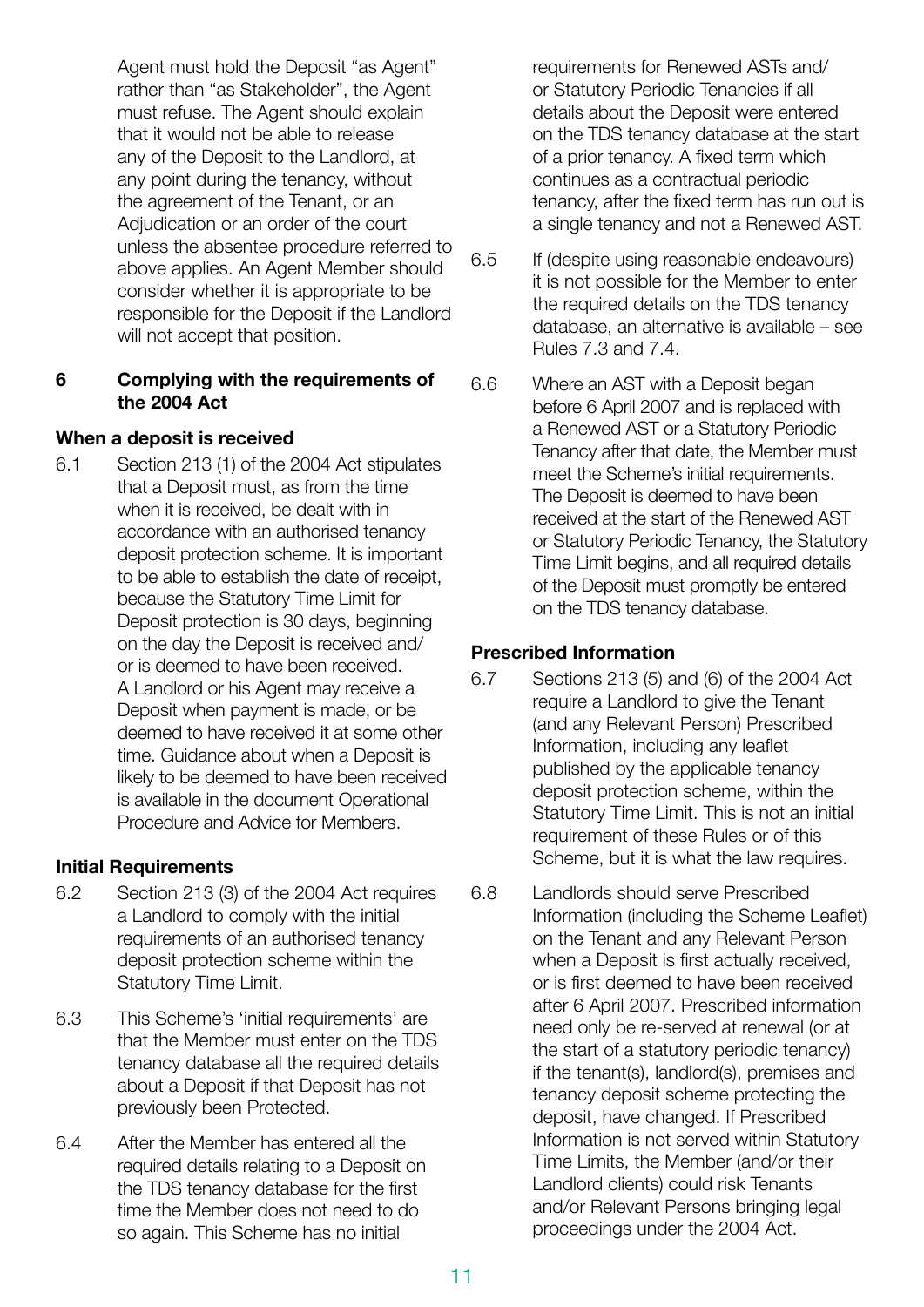- <span id="page-11-0"></span>6.9 TDS is not responsible for providing Tenants and Relevant Persons with Prescribed Information. It is the Member's responsibility to:
	- 6.9.1 check that the Prescribed Information is correct and complete;
	- 6.9.2 update the Prescribed Information if there is any change to it during the tenancy; and
	- 6.9.3 serve it on the Tenant and any Relevant Person.

#### **Late registration**

- 6.10 TDS has discretion to allow a Member to Protect a Deposit outside the Statutory Time Limit, as long as the tenancy is in existence at the date of Protection. Guidance on the factors TDS takes into account can be found in the document TDS and the late protection of Deposits. If TDS does Protect a Deposit outside the Statutory Time Limit, a Dispute arising from that Deposit may be submitted to TDS for ADR.
- 6.11 The fact that TDS has permitted late registration will not in itself prevent a Tenant or Relevant Person from taking legal proceedings against a Landlord for failure to comply with the 2004 Act.
- 6.12 TDS will not be liable for any loss the Member or their clients suffer, or costs which the Member or their clients incur, if TDS refuses to Protect a Deposit outside the Statutory Time Limit.
- 6.13 TDS accepts no liability if a Tenant or Relevant Person makes a claim against a Member (or their Landlord client) who does not meet the initial requirements, or provide the Prescribed Information, within the Statutory Time Limit.

#### **7 Protecting a Deposit and ending Protection**

7.1 Members are encouraged to apply for Deposit Protection using the TDS tenancy database.

- 7.2 A Member will not be able to use the TDS tenancy database or apply to Protect a Deposit until it has paid to TDS any Membership Subscription or instalment that has become due.
- 7.3 A Member who is unable to register, change or end a registered Deposit on line should complete the appropriate form (available to download from **www.tenancydepositscheme.com**) and send it to TDS by post, with the applicable fee.
- 7.4 To apply to Protect a Deposit in this Scheme the Member must provide TDS with all the information TDS requests at the time of application (see application form). The Deposit will not be Protected until the Deposit has been registered on the TDS tenancy database. Members applying to Protect a Deposit by post should ensure the application and fee reaches TDS at least 2 Working Days before the Statutory Time Limit expires.
- 7.5 When the Deposit details have been added to the TDS tenancy database, TDS will make the Tenancy Deposit Protection Certificate available for the Member to download from the TDS website **www.tenancydepositscheme.com**
- 7.6 Members should keep their entries on the TDS tenancy database up to date. For example, when a Fixed Term Tenancy ends, the Member should record on the TDS tenancy database whether it has been replaced by a Renewed AST or a Statutory Periodic Tenancy or whether Protection of the Deposit should end. When calculating Membership Subscriptions, TDS may take into account a Member's persistent failure to maintain their data.
- 7.7 TDS may make changes to the TDS tenancy database, or direct the Member to do so, at a Tenant's request if the Tenant is able to demonstrate to TDS that information has been wrongly entered
- 7.8 Where a Member informs TDS that the Protection of a Deposit should be ended, TDS will use reasonable endeavours to inform the Tenant before ending Protection.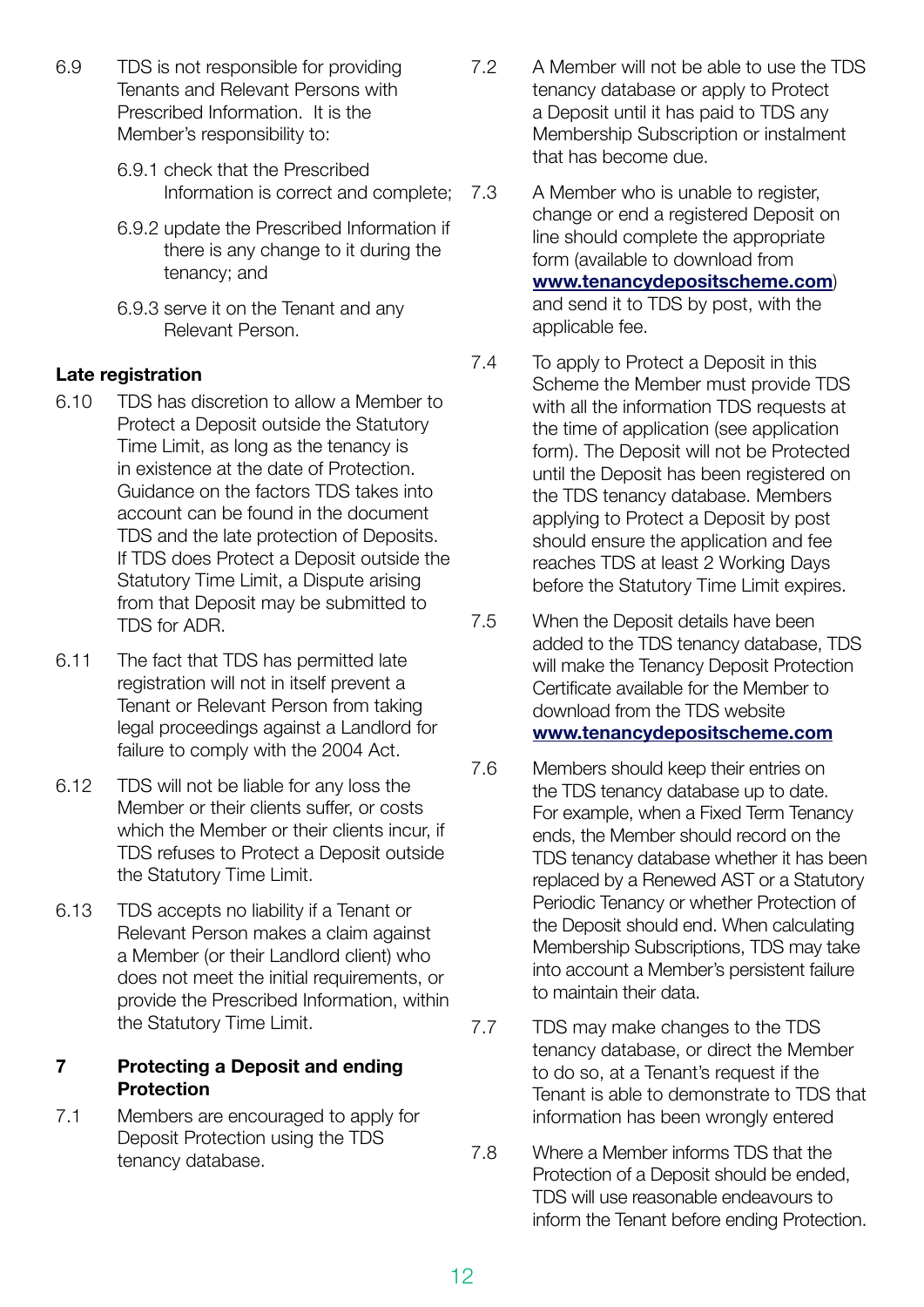- <span id="page-12-0"></span>7.9 If the tenancy has not ended, the Tenant (or one of the Joint Tenants) can object to the ending of Protection by telephoning the TDS customer contact centre.
- 7.10 Where the tenancy has ended and the Tenant is not satisfied with the proposed allocation of the Deposit, then the Tenant may apply to TDS for ADR within three months after the end of the tenancy. A Deposit will be fully allocated when (and not before) it has been paid in full to the person(s) entitled as a result of:
	- (a) agreement between the parties (and where there are Joint Tenants, between all of them); and/or
	- (b) an order made by a court of England and Wales; and/or
	- (c) an Adjudication.
- 7.11 Although a Deposit may remain Protected for some time after the end of the tenancy, anyone wishing to use the ADR process must apply to TDS within three months after the end of the tenancy.
- 7.12 If the Member pays the Deposit or any part of it to any person other than TDS before Protection with TDS ends, the Member does so at their own risk. If the Member intends to allocate the Deposit in accordance with an agreement between the parties, it is prudent for the Member to obtain the parties' Written confirmation of what has been agreed before making any payment. This is because a Dispute can be submitted to TDS up to three months from the end of the tenancy. The Member remains liable to pay the Deposit to TDS unless and until the Deposit has been fully allocated (that is, paid to the person(s) entitled as agreed between the parties, as ordered by the court or as directed by an adjudicator) or, if sooner, until the Deposit has been protected with an alternative approved tenancy deposit protection scheme and Prescribed Information about that scheme has been served on the Tenant.

7.13 Where a Member designates a Deposit as "Let Only" on the TDS tenancy database, further requirements apply and these are set out in Rule 8.

#### **8 Lettings Agents with 'Let Only' tenancies**

- 8.1 For the purposes of this Scheme, a Let Only tenancy is a first AST or Renewed AST where an Agent Member introduces the Tenant to the property, and/or collects rent, but does not fully manage the property.
- 8.2 Only Lettings Agents who are Members of this Scheme can change the tenancy status of a Deposit which they register on the TDS tenancy database to "Let Only". (TDS will do this on a Member's behalf if the Member requests, but may charge a fee for data entry where it is reasonable to do so).
- 8.3 It is for the Agent Member to decide whether or not to designate a tenancy as Let Only.
- 8.4 Where a Member designates a tenancy as Let Only this Rule 8 applies in addition to the other Rules of this Scheme. Where this additional Rule conflicts with other Membership Rules, the Rules set out in this Section will take precedence in relation to Let Only tenancies.
- 8.5 TDS will not include Let Only Deposits in the annual Membership Subscription calculation.
- 8.6 Members must pay the prevailing Tenancy Deposit Protection Charge for each Deposit registered on the TDS tenancy database as Let Only.
- 8.7 Each month TDS will identify how many new Deposits each Member has designated as Let Only and invoice each Member for the total Tenancy Deposit Protection Charges payable that month.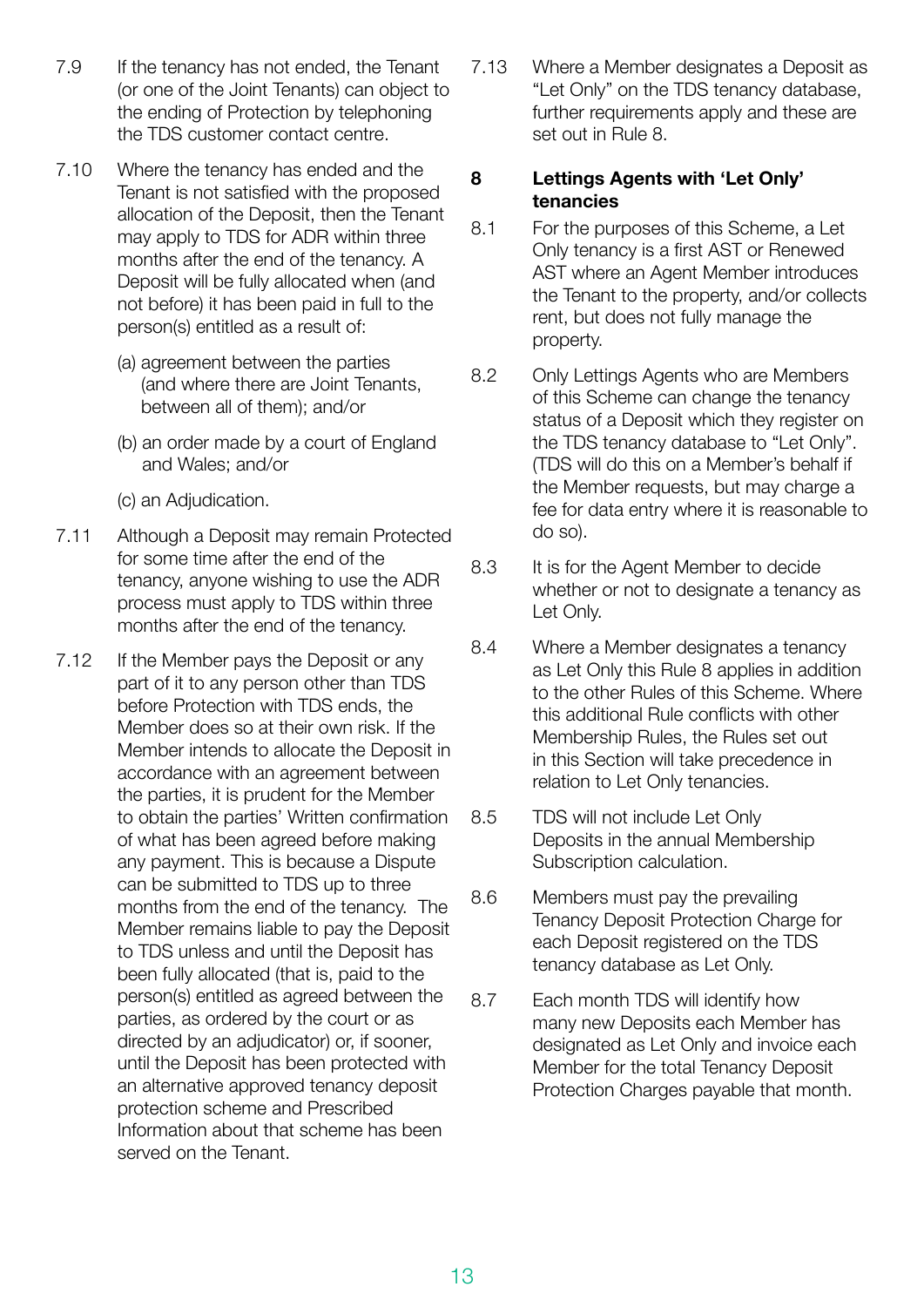- 8.8 A Deposit which was included in a Membership Subscription may subsequently be designated as Let Only provided that the tenancy:
	- 8.8.1 is genuinely on a Let Only basis; and
	- 8.8.2 was a Let Only tenancy when designated as such on the TDS tenancy database.
- 8.9 Each month TDS will identify how many Deposits a Member has changed to Let Only part-way through a tenancy, and invoice the Member for the Tenancy Deposit Protection Charges that are due.
- 8.10 Members can also indicate that a tenancy has changed status from Let Only to managed, but in such cases TDS will not refund any Tenancy Deposit Protection Charges already paid. TDS will include the managed tenancy in the subsequent year's calculation of the Membership Subscription if the Member continues to manage it when Membership is due for renewal.
- 8.11 Members must register a Let Only tenancy on the TDS tenancy database and complete all mandatory fields on the input screen. The Member must enter the details on the TDS tenancy database precisely as they appear in the tenancy agreement. The Deposit will be Protected once the required details have been entered. Entry of the required details is an 'initial requirement' for the purposes of the 2004 Act if the Deposit has not previously been Protected.
- 8.12 TDS may end Protection of a Deposit if the Member does not pay the Tenancy Deposit Protection Charges when due. Compliance with the 2004 Act will be the Member's (and their Landlord client's) responsibility and TDS will not accept liability for any consequence of ending Protection in these circumstances.
- 8.13 Once entered on the TDS tenancy database, the Deposit will be Protected until:
	- 8.13.1 the tenancy has come to an end and the Deposit has been fully allocated (see Rule 7.10); or
	- 8.13.2 the tenancy is replaced with a Renewed AST; or
	- 8.13.3 there is a material change of the terms to a Statutory Periodic Tenancy (such as a change in the rent or the amount of the Deposit)

whichever occurs first. For example, if a Statutory Periodic Tenancy arises at the end of a Fixed Term Tenancy, without any material change to the terms (e.g. an increase in rent), the Deposit will continue to be Protected, there are no 'initial requirements' at this stage and no new Tenancy Deposit Protection Charge will be payable. However, if there is then a material change in the terms, this is classed as a Renewed AST. The Member will need to update the TDS tenancy database and pay a new Tenancy Deposit Protection Charge, but as long as the Deposit has been protected previously, these will not be 'initial requirements' of the Scheme for the purposes of the 2004 Act.

- 8.14 If the tenancy is replaced with a Renewed AST or there is a material change of the terms to a Statutory Periodic Tenancy the Member must update the Deposit record on the TDS tenancy database by registering the new tenancy or terms. TDS will treat Renewed ASTs and material changes to the terms of a Statutory Periodic Tenancy as new registrations for the purposes of calculating the Tenancy Deposit Protection Charges due from the Member (see Rule 8.7) but the Scheme has no 'initial requirements' as long as the Deposit has previously been Protected.
- 8.15 Once the tenancy has come to an end the Member must update the Deposit's entry on the TDS tenancy database. TDS will then proceed as set out in Rule 7.10.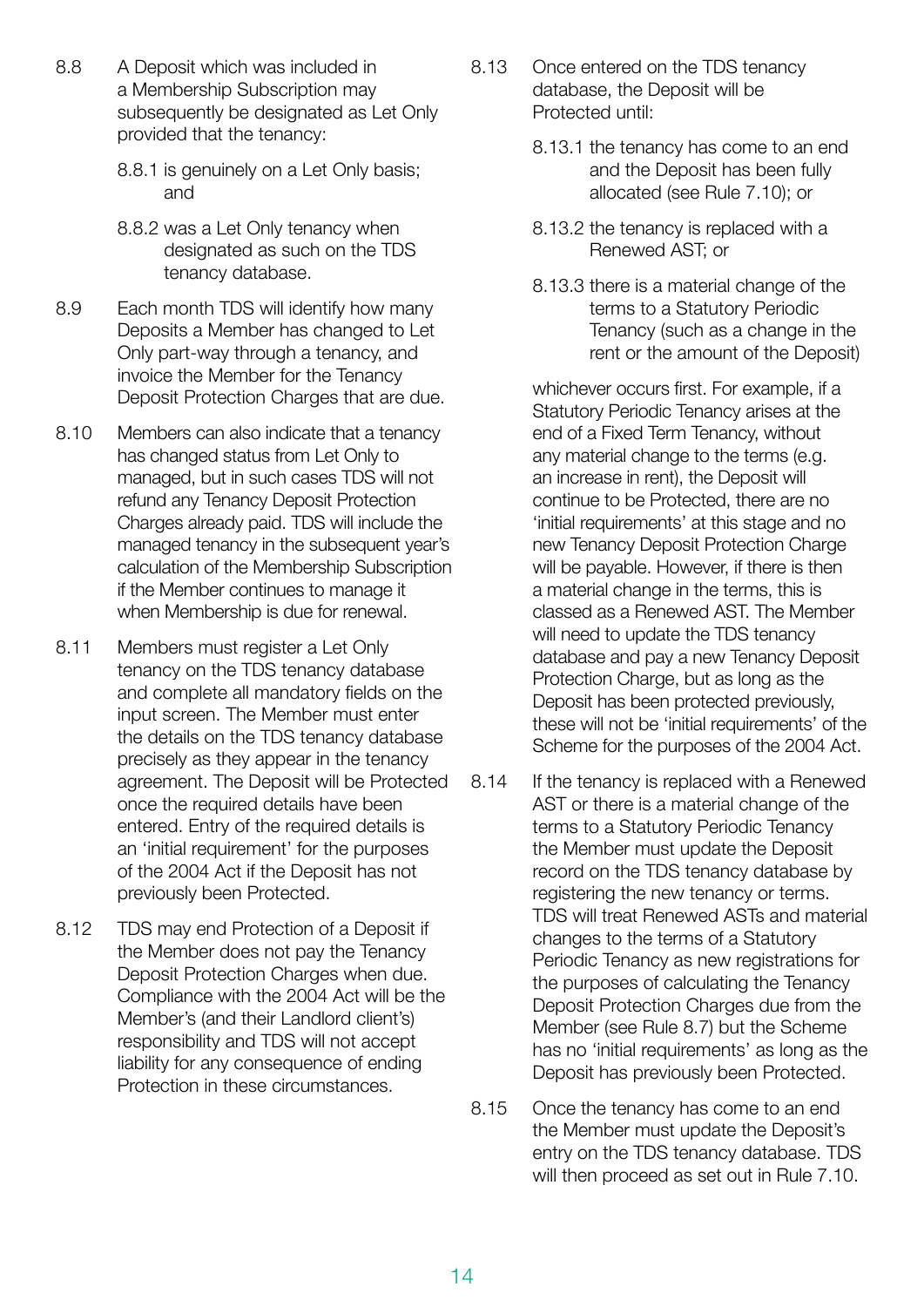- <span id="page-14-0"></span>8.16 Members must keep their entries on the TDS tenancy database up to date. TDS may take into account a Member's failure to maintain their Let Only data, and make a default award to the Tenant, if a Dispute relating to a Let Only Deposit is submitted for ADR. In such circumstances, TDS will seek to recover the award from the Member (taking legal proceedings if appropriate).
- 8.17 TDS will not refund any Tenancy Deposit Protection Charges where a Member resigns from, or is expelled from, the Scheme. Rules 11 and 12 explain how TDS will treat the Deposit in such circumstances.

#### **9 Changes in ownership of the property**

- 9.1 The Scheme Rules continue to apply, regardless of a change in the ownership of the rented property, as long as:
	- 9.1.1 the Membership Subscription continues to be paid when due; and
	- 9.1.2 the AST is the same as it was when the Deposit was registered (or has become a Statutory Periodic Tenancy with no material changes in the terms).
- 9.2 Members must Notify the affected Tenants and TDS promptly of a change in the ownership of a rented property.
- 9.3 Notification under Rule 9.2 should give the name and contact details of the new owner and must confirm either that:
	- 9.3.1 the Deposit will continue to be Protected by TDS (if the new owner is in, or will join, the Scheme) or;
	- 9.3.2 the Deposit has been or will be transferred to another authorised tenancy deposit protection scheme (if the new owner is not a Member of this Scheme and does not intend to become a Member) and give details of the date of transfer and the scheme concerned.
- 9.4 Unless disposal of the rented property is by way of a Company share transfer, Members (or their Landlord clients) must Notify the new owner of the obligations the new owner will acquire concerning the Deposit (under the 2004 Act and under these Rules). If the new owner is not already a Member, TDS will give the new owner the opportunity to apply for Membership (subject to eligibility). It will be the responsibility of the new owner to serve up-dated Prescribed Information on the Tenant and any Relevant Person.
- 9.5 Until TDS receives satisfactory confirmation that the Deposit has been protected in a different authorised tenancy deposit protection scheme the Member must transfer the Disputed Amount to TDS if TDS directs.

#### **10 Change of management**

- 10.1 The Scheme Rules continue to apply, regardless of a change in the management of the rented property, or a change in the Member's business, as long as:
	- 10.1.1 the Membership Subscription continues to be paid when due; and
	- 10.1.2 the AST is the same as it was when the Deposit was registered (or has become a Statutory Periodic Tenancy with no material changes in the terms).
- 10.2 Members should consider whether any change will amount to a deemed receipt of the Deposit and, if it does, arrange for the serving of up-to-date Prescribed Information on the Tenant and any Relevant Person.
- 10.3 Members must Notify the affected Tenants and TDS promptly if:
	- 10.3.1 they transfer the ownership of their business or any part of it (unless it is by way of a Company share transfer); or
	- 10.3.2 they cease to manage a property on behalf of a Landlord client.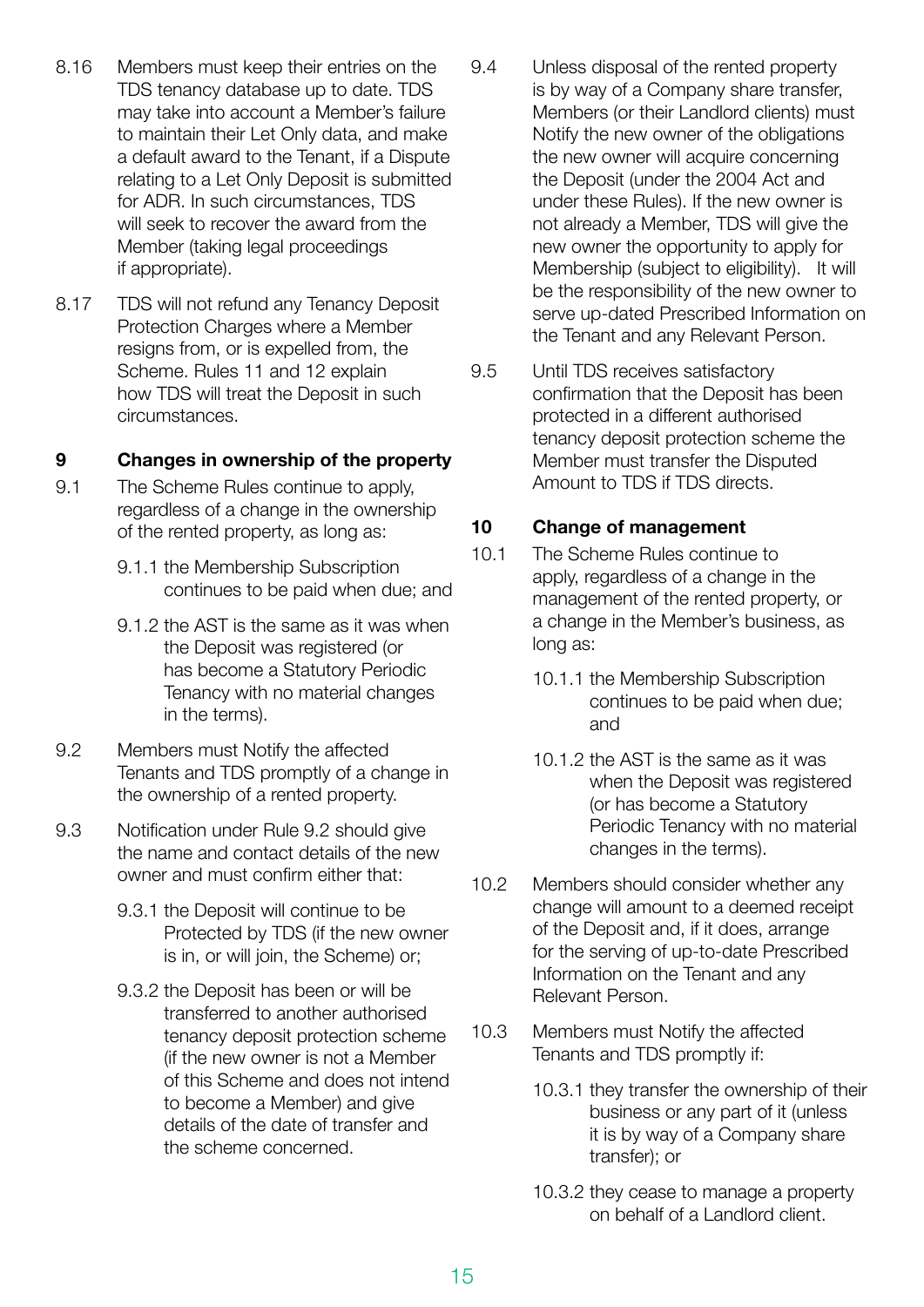- <span id="page-15-0"></span>10.4 Notification under Rule 10.3 should give the name and contact details of the new business owner or manager (advising the Tenant to contact their Landlord if the identity of the new manager is not known) and must confirm either that:
	- 10.4.1 the Deposit will continue to be Protected (if the new manager is, or is about to become, a Member of the Scheme) or;
	- 10.4.2 the Deposit has been or will be transferred to another authorised tenancy deposit protection scheme (if the new manager is not a Member of this Scheme and does not intend to become a Member) and give details of the date of transfer and the scheme concerned.

#### **Changes in ownership of the Member's business**

- 10.5 If a Member which is a Company disposes of their business (or part of their business) by way of share transfer, Membership and Protection will continue for as long as the Membership Subscription continues to be paid when due.
- 10.6 If a Member disposes of their business or any part of it in any way other than by a transfer of Company shares, the Member must either:
	- 10.6.1 assign their Membership of the Scheme to the new owner, who must be or become a Member in their own right (in which case the Rules and Protection will continue as long as the Membership Subscription continues to be paid when due); or
	- 10.6.2 resign from the Scheme using the procedure in Rule 11 (in which case Protection of Deposits registered by the Member will end when Membership ends or, if earlier, when TDS receives satisfactory confirmation that the Deposit has been protected in a different authorised tenancy deposit protection scheme).
- 10.7 If a Member who ought to comply with Rule 10.6 does not do so, TDS may take steps to expel the Member using the procedure in Rule 12.
- 10.8 Unless disposal is by way of a Company share transfer, Members must Notify any person who acquires the Member's business of the obligations the new manager will acquire concerning the Deposit (under the 2004 Act and under these Rules). If the new manager is not already a Member, TDS will give them the opportunity to apply for Membership (subject to eligibility).

#### **Change of management of the property**

- 10.9 Where a Member's Landlord client transfers management of a rented property to another Agent, the Member must Notify the Landlord client of their obligations relating to the Deposit (under the 2004 Act and under these Rules) and provide the Landlord with a copy of the Notice sent to Tenants under Rule 10.3.
- 10.10 Until TDS receives satisfactory confirmation that the Deposit has been protected in a different authorised tenancy deposit protection scheme the Member must transfer the Disputed Amount to TDS if TDS directs.

#### **11 Resigning from the Scheme**

- 11.1 If a Member wants to resign from the Tenancy Deposit Scheme for Lettings Agents and Corporate Landlords, the following conditions and procedure will apply:
	- 11.1.1 The resigning Member must give at least 6 months' prior Notice to TDS of their intention to resign, and at the same time send a copy of the Notice to their Approved Body (if they belong to one).
	- 11.1.2 TDS may require the resigning Member to give TDS a Written undertaking, in such form as TDS may from time to time prescribe, if circumstances have changed since the Member gave an earlier undertaking. All such undertakings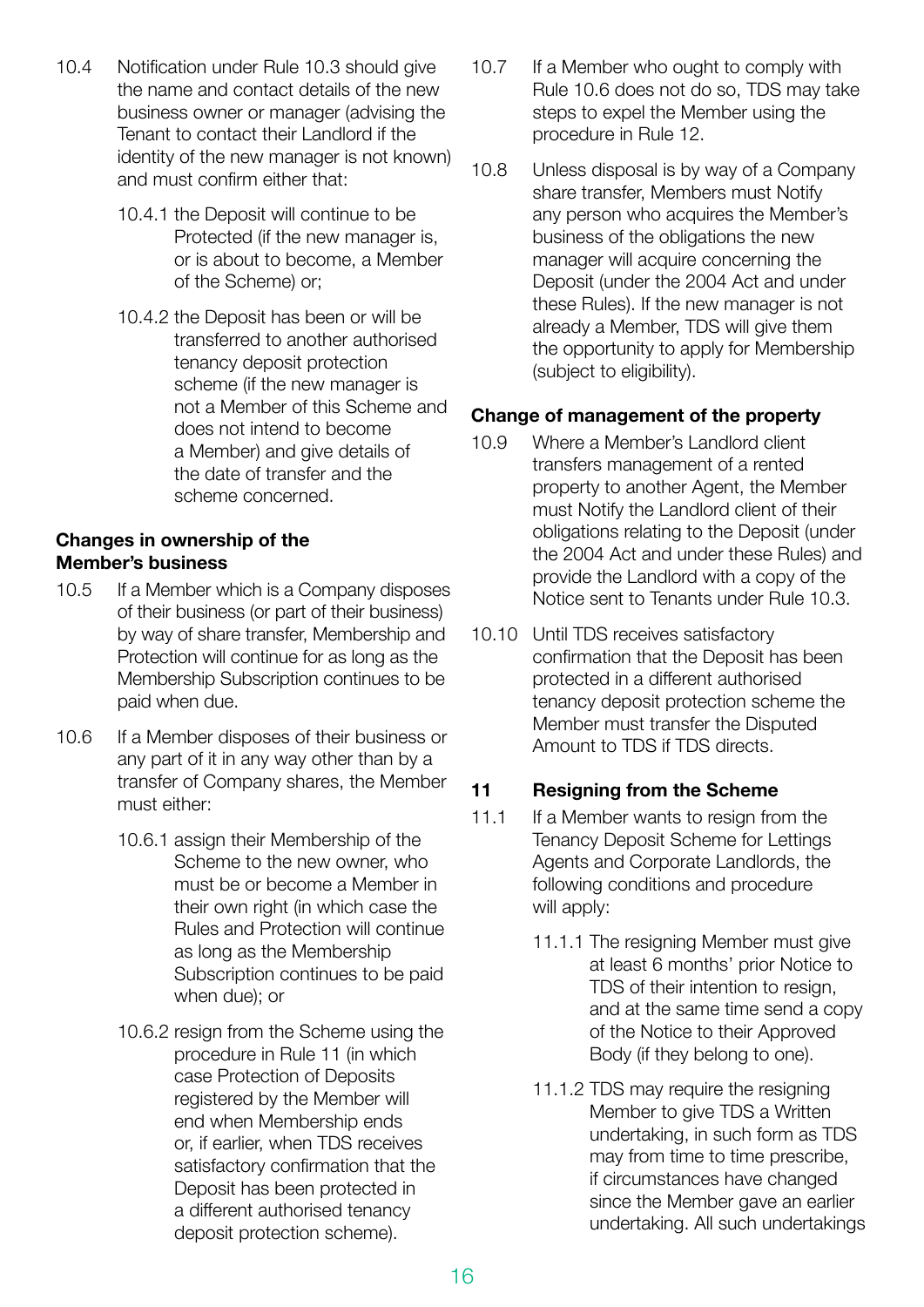shall continue in full force and effect after the Member has left the Scheme.

- 11.1.3 The Member will remain liable to pay TDS the full Membership Subscription, or any outstanding instalments, for whichever is the longer of:
	- (a) 6 months from the date the Notice of intention to resign (and, if later, any revised undertaking that is required) was served on TDS; and
	- (b) the remainder of the Annual Subscription Period in which the Member served TDS with Notice of their intention to resign.
- 11.2 Within 14 days of receiving a Member's Notice of intention to resign (and, if later, any revised undertaking that is required), TDS will consider the Member's Notice and determine the date on which Deposits registered by the Member are to cease to be retained under the Scheme.
- 11.3 After making its decision TDS shall promptly give Notice to the Agent (if any), to the Landlord and to the Tenant:
	- 11.3.1 identifying the Deposit in question;
	- 11.3.2 informing the Agent (if any), the Landlord and the Tenant of the date when the Deposit will cease to be retained under the Scheme; and
	- 11.3.3 reminding the Agent (if any), the Landlord and the Tenant that the Member has an obligation to comply with the initial requirements of the authorised scheme to which the Deposit will be transferred, and provide Prescribed Information in relation to that scheme, before the Deposit ceases to be retained under this Scheme.
- 11.4 The 2004 Act requires that a Notice given under Rule 11.3 must be given at least two months before the date on which (a) the Deposit ceases to be retained under the Scheme, or (b) the Landlord's Membership terminates (as the case may be).
- 11.5 Membership will terminate on the date referred to in Rule 11.3.2.
- 11.6 The Deposit will cease to be Protected by TDS on the date referred to in Rule 11.3.2 or, if earlier, on the date when the Member provides TDS with Written confirmation (satisfactory to TDS) that:
	- (a) the Deposit has been Protected under another authorised tenancy deposit protection scheme; and
	- (b) Prescribed Information in relation to that scheme has been given to the Tenant and to any Relevant Person.
- 11.7 With regard to tenancies that ended before termination of a Membership, the Scheme will continue as if the Landlord were still a Member. In such cases:
	- 11.7.1 The Member must send a Disputed Amount to TDS if directed to do so;
	- 11.7.2 Protection will continue until the Deposit has been fully allocated (i.e. paid as agreed, as ordered by the court or as directed by an Adjudicator);
	- 11.7.3 Access to the ADR process will remain available for 3 months after the last day of the tenancy.
- 11.8 No Dispute may be submitted to the ADR process more than 3 months after the last day of Membership.
- 11.9 Until TDS receives satisfactory confirmation that the Deposit has been protected in a different authorised tenancy deposit protection scheme the Member must transfer the Disputed Amount to TDS if TDS directs.
- 11.10 TDS may, but has no obligation to, inform the Ministry, a relevant Approved Body, or any authorised tenancy deposit scheme that the Member is no longer in this Scheme.
- 11.11 A Member who serves on TDS a Notice of intention to resign may (in Writing) withdraw the Notice at any time before TDS issues a Notice confirming the date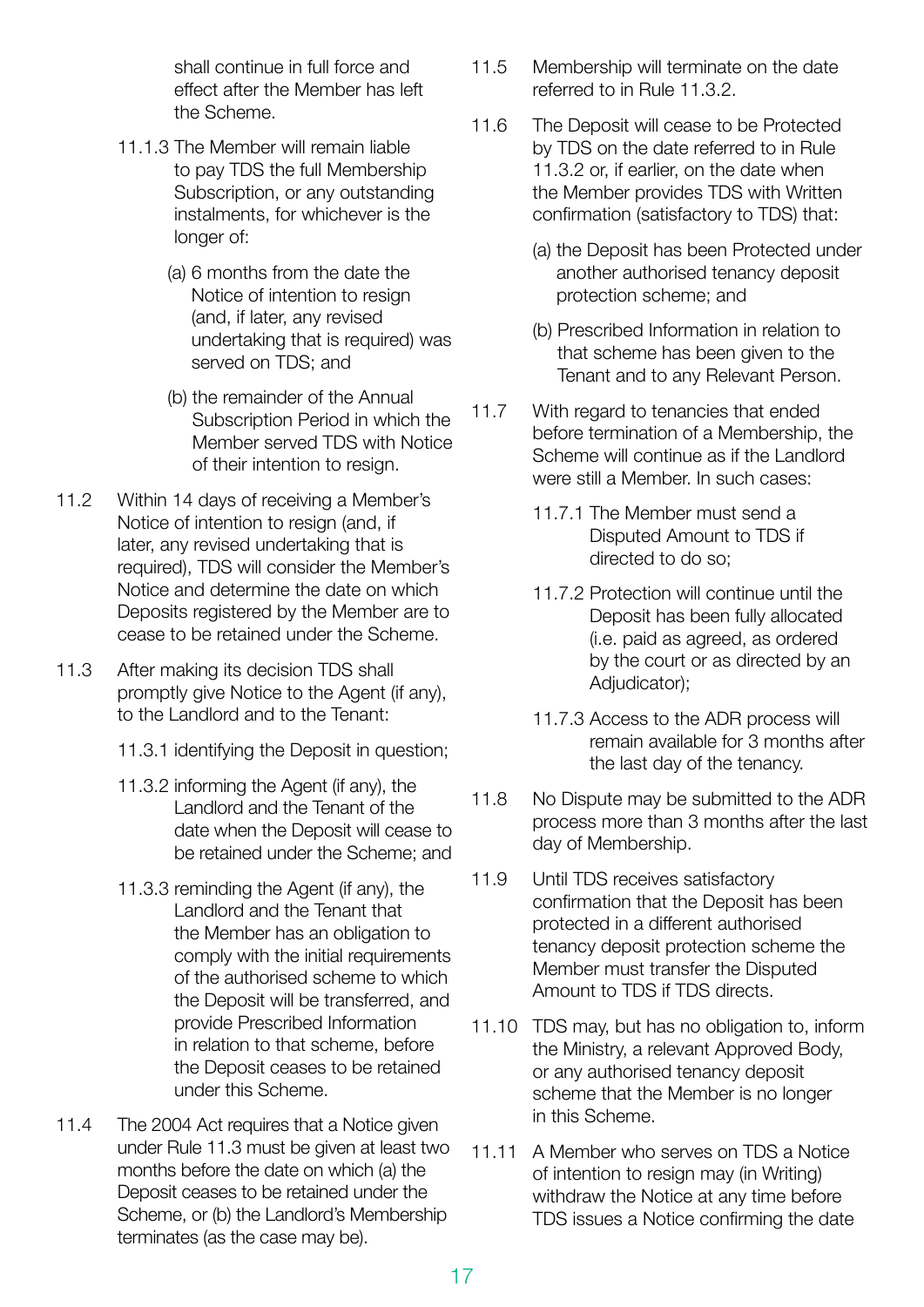<span id="page-17-0"></span>of termination of Membership under Rule 11.3.2, but not afterwards. TDS may charge the Member an administration fee where a Notice of intention to resign is withdrawn, to cover its costs of dealing with the Notices and any withdrawal.

- 11.12 If a Member does not give Notice of intending to resign but simply fails to apply for renewal of their Membership, or pay their Membership Subscription (or any instalment of it) when due, TDS will treat the Membership as having lapsed at the end of the Annual Subscription Period for which the Membership Subscription was last paid. The Member may be liable to serve up-dated Prescribed Information in such circumstances.
- 11.13 TDS accepts no liability for any losses suffered or expenses incurred if a Member fails to ensure that a Deposit is Protected as required under the 2004 Act.

#### **12 Expulsion from the Scheme**

- 12.1 TDS may terminate a Membership in accordance with this Rule if, in its reasonable opinion, the Member has not complied with a Relevant Obligation. The following constitute Relevant Obligations:
	- 12.1.1 to comply with the Rules of this Scheme and the Adjudication Rules;
	- 12.1.2 to comply with any undertakings the Member has given to TDS;
	- 12.1.3 to act professionally and with integrity at all times and in accordance with good industry practice and to use all reasonable endeavours to comply with the relevant provisions of the 2004 Act;
	- 12.1.4 to co-operate with TDS in the manner reasonably to be expected of a Member;
	- 12.1.5 to maintain the status on which Membership was granted;
	- 12.1.6 to maintain any Client Account in accordance with good accounting practice, the Scheme Rules, and the rules of the Member's Approved Body;
- 12.1.7 to ensure that the Member is at all times able to pay its debts as they fall due (whether owed to TDS or otherwise) and for the avoidance of doubt the occurrence of an Insolvency Event will be a breach of this obligation;
- 12.1.8 to comply with the Insurer's requirements as notified to the Member from time to time;
- 12.1.9 to meet the Insurer's eligibility criteria (as notified to the Member from time to time) throughout their Membership;
- 12.1.10 to charge Tenants fairly if recovering from them the costs of using the Scheme or assisting them with a Dispute;
- 12.1.11 to communicate promptly and effectively with all parties, including TDS, having an interest in a Deposit paid to the Member;
- 12.1.12 not, in TDS' opinion, to generate a disproportionately high number of Disputes – whether the Adjudicator finds in the Landlord's favour or not. This obligation includes ensuring tenancy agreements and other documents used in connection with an AST are clear and appropriate to the tenancy, as well as dealing fairly and professionally with Tenants when proposing deductions from Deposits and making proper and reasonable attempts to settle Disputes before referring them to TDS.
- 12.2 Before terminating a Landlord's Membership for failure to comply with a Relevant Obligation TDS will:
	- 12.2.1 give Notice to the Member, and any applicable Approved Body, that TDS proposes to end the Membership, together with a statement of its reasons for the proposed termination;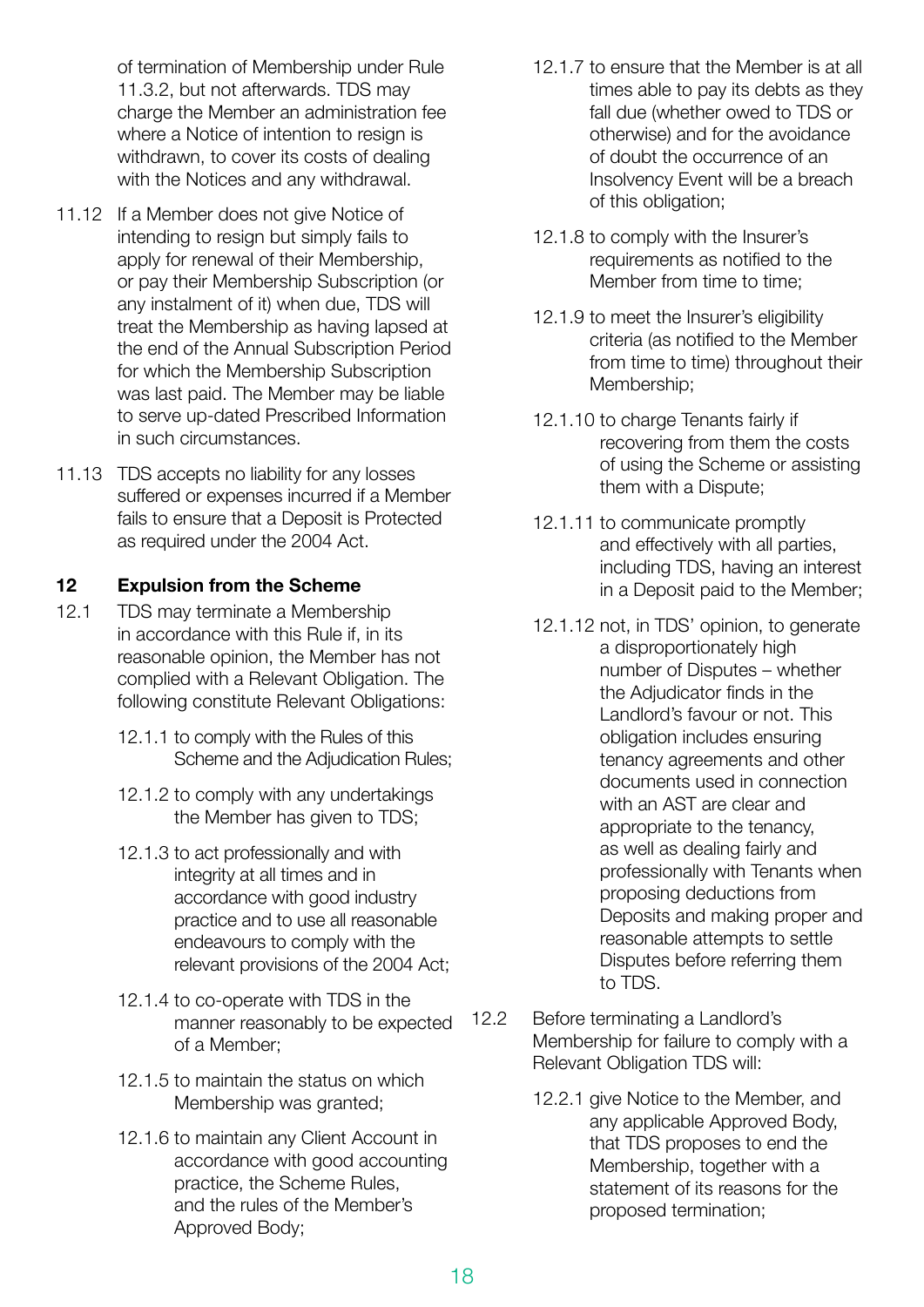- 12.2.2 allow the Member to make representations to TDS as to why Membership should not be terminated within such period as TDS may stipulate in the Notice of proposed termination, which shall not be less than 14 days from the deemed date of receipt of the Notice.
- 12.2.3 consider the Member's representations (if any) before reaching a decision on whether to terminate the Membership;
- 12.2.4 decide whether or not to terminate the Membership and give the Member Notice of TDS' decision.
- 12.3 During the period between TDS' service of the Notice of proposed termination and TDS' final decision on termination of the Membership, the Member will be treated as suspended and will not be able to Protect any new Deposits with TDS or renew the Protection of any Deposits already registered with TDS. Deposits that were Protected before the Member was suspended will continue to be Protected as usual during the period of suspension and the Member must transfer any Disputed Amount to TDS if TDS directs.
- 12.4 During the period of suspension the Member will be in breach of the 2004 Act if they continue to take Deposits, or if Deposits are carried forward to Renewed ASTs or Statutory Periodic Tenancies, and the Member does not protect them (or renew protection) in another authorised tenancy deposit protection scheme. For further information, please refer to the Housing (Tenancy Deposit Schemes) Order 2007 (Statutory Instrument 2007 No 796 available to view and download at **[www.legislation.gov.uk](http://www.legislation.gov.uk)**).
- 12.5 If TDS confirms its decision to terminate the Membership, TDS must serve a Membership Termination Notice on the Member and on each Tenant whose Deposit was Protected in the Scheme by the Member:

12.5.1 identifying the Deposit in question;

- 12.5.2 informing the Agent (if any) the Landlord and the Tenant of the decision made by TDS and stating the date when the Deposit will cease to be Protected; and
- 12.5.3 reminding the Landlord and the Tenant that the Member has a statutory obligation to comply with the initial requirements of the authorised scheme to which the Deposit will be transferred, and provide Prescribed Information in relation to that scheme, before the date the Deposit will cease to be retained under this Scheme.
- 12.6 The 2004 Act stipulates that TDS may not terminate Membership within the period of 3 months beginning with the date on which the Notice of proposed termination was received (see Rule 17) and TDS will not do so. TDS must serve any Membership Termination Notice at least 2 months before TDS terminates the Membership.
- 12.7 The Membership will terminate on the termination date specified in the Membership Termination Notice. This must be at least 2 months after the date TDS serves (or is deemed to have served, if later) the Membership Termination Notice.
- 12.8 When Membership ends under this Rule:
	- 12.8.1 Protection ends for Deposits registered by the Member relating to tenancies which continue beyond the termination date specified in the Membership Termination Notice;
	- 12.8.2 Protection continues for Deposits registered by the Member relating to tenancies which ended before the termination date specified in the Membership Termination Notice until allocation of the Deposit has been finalised (i.e. paid as agreed by the parties, as ordered by the court, or as directed by an Adjudicator). The Member must transfer any Disputed Amount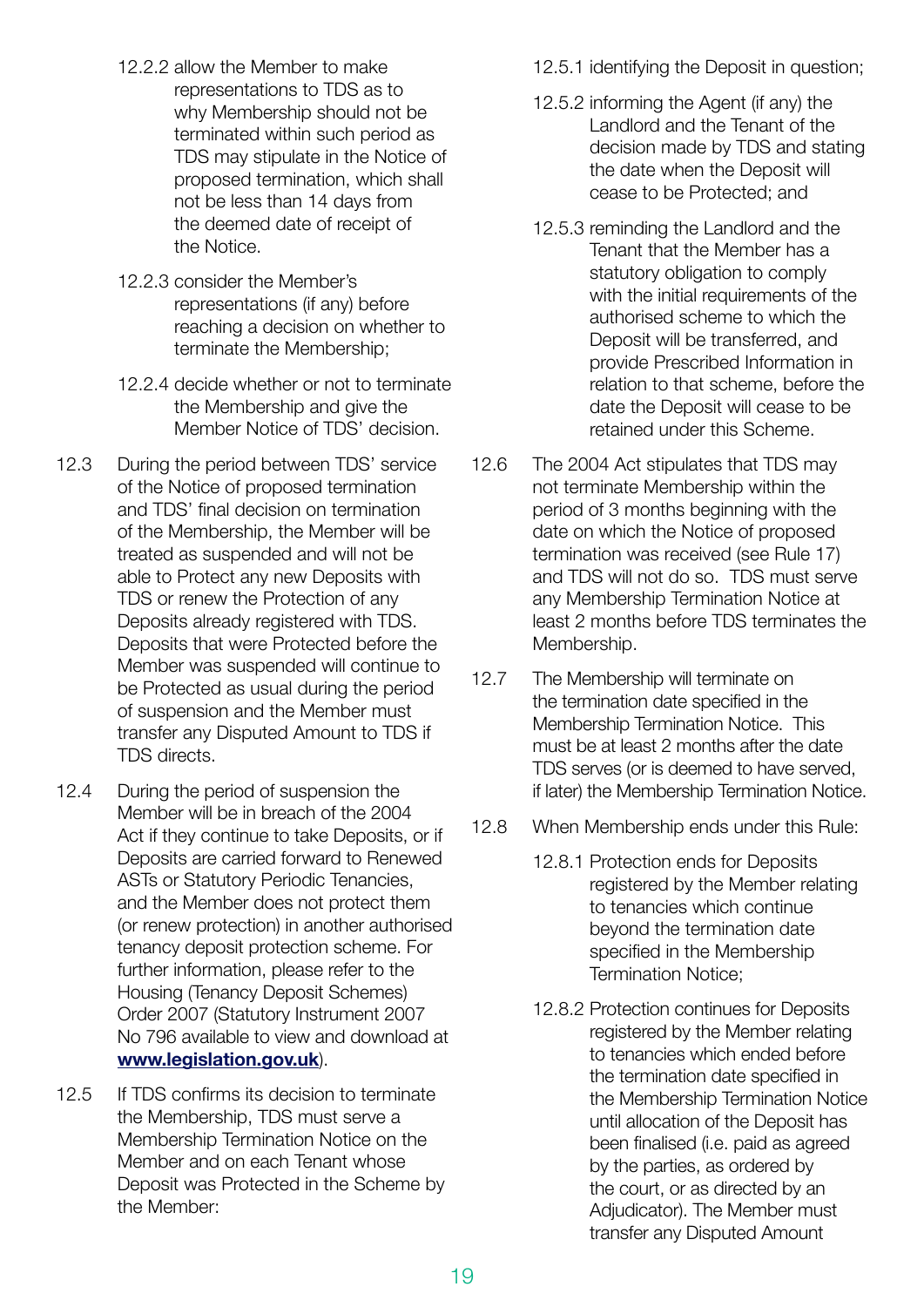to TDS if TDS directs. Access to Adjudication will remain available in such cases for 3 months after the last day of the tenancy.

- 12.9 Deposits relating to ASTs and agreements for ASTs entered into or arising after service of a Membership Termination Notice will not be Protected by the Scheme.
- 12.10 TDS may at its sole discretion, and subject to the Insurer's approval, continue to Protect Deposits for longer than the periods specified in this Rule.
- 12.11 Without any liability to the former Member, TDS may publish by which means, and in which media, TDS considers most appropriate the fact and circumstance of a Member's removal from the Scheme and/or publish details relevant to the Membership termination. TDS may also notify the Member's Approved Body or any other relevant body or organisation of the fact and circumstances of the end of the Membership, again without TDS having any liability to the former Member. This Rule does not purport to exclude liability for defamation or malicious falsehood.
- 12.12 If TDS decides to exclude a Member:
	- 12.12.1 the Member must notify its Approved Body (if any) of the exclusion within 14 days of receiving the Membership Termination Notice;
	- 12.12.2 the Member must not, after receiving the Membership Termination Notice, represent to actual or prospective Landlords or Tenants (or Relevant Persons) that new Deposits taken by the Member will be Protected by this Scheme or that Deposits which have fallen due for re-protection will be Protected by the Scheme, or after the Membership has terminated state or imply that they remain a Member of the Scheme;
- 12.12.3 TDS will not refund any pre-paid Membership Subscription and notwithstanding termination of Membership the Member will remain liable for any unpaid Membership Subscription relating to the remainder of the Annual Subscription Period, and for any other sums (including Disputed Amounts) due or payable to TDS, until they are paid;
- 12.12.4 as regards any Deposit relating to a tenancy that has or will come to an end before termination of the Membership, the Member will comply with TDS' instructions until the Deposit has been distributed either as agreed between the Landlord and the Tenant, or as awarded through TDS, or as ordered by the court and until all sums owed by the Member to TDS have been paid, whichever is the later;
- 12.12.5 the Member will abide by TDS' Adjudications relating to Disputes that are eligible for the ADR process;
- 12.12.6 TDS will Notify affected Tenants that the Deposit will continue to be Protected until the date specified in the Membership Termination Notice or (where a tenancy has ended) that the Tenant may apply for Adjudication for up to 3 months after the end of the tenancy;
- 12.12.7 the Member may also be subject to sanctions and or disciplinary action by their Approved Body or Bonding scheme where relevant. (See also TDS guidance document Operational Procedures and Advice for Members).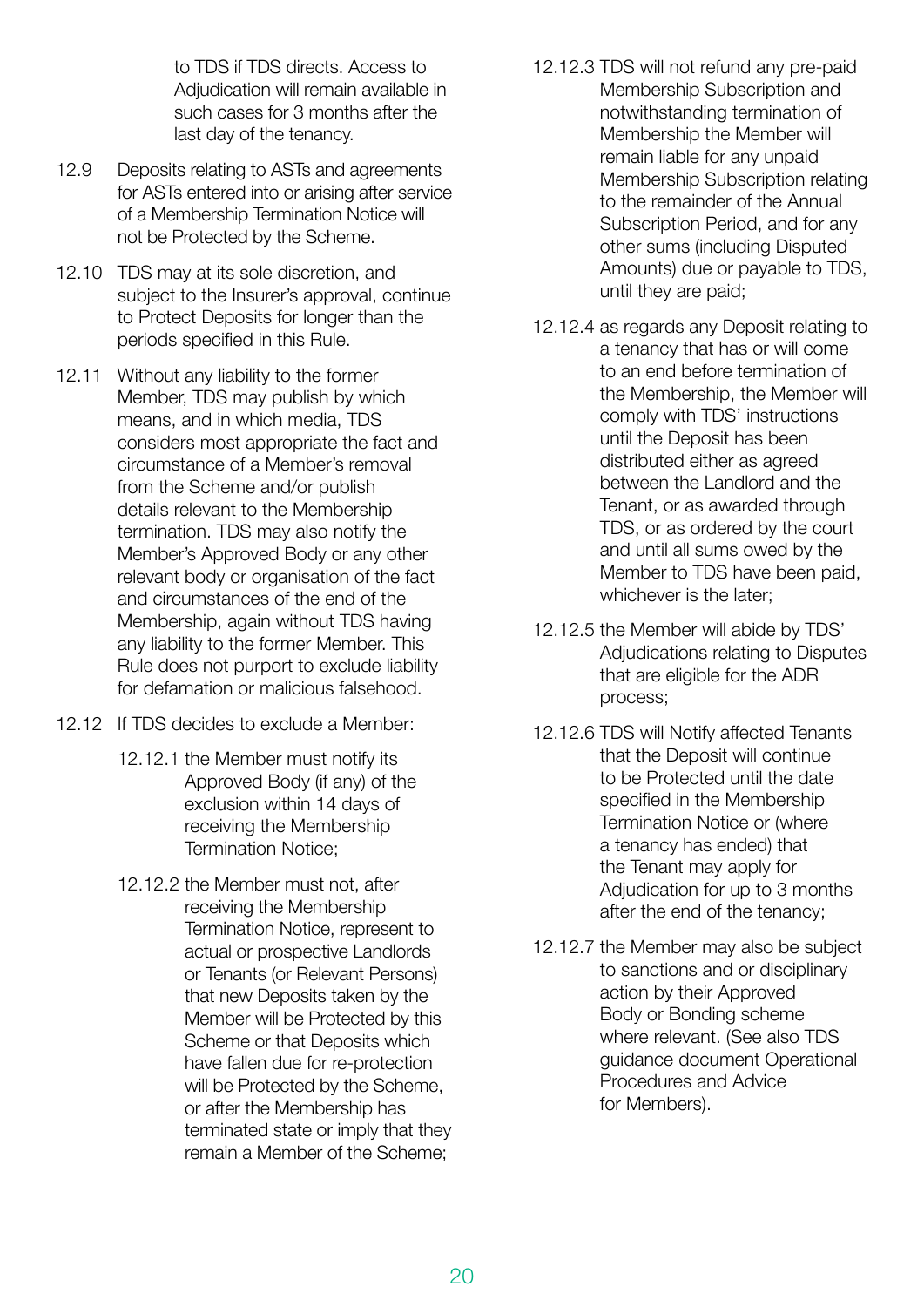- 12.13 During the period between TDS serving a Membership Termination Notice and the date for the end of Membership specified in the Membership Termination Notice the Member must:
	- 12.13.1 not make any representation or imply that:
		- (a) new Deposits taken by the Member will be Protected by TDS; or
		- (b) a Deposit will be Protected by TDS for longer than the timescales in this Rule;
	- 12.13.2 comply with TDS' instructions relating to Deposits and Membership;
	- 12.13.3 comply with the Rules of this Scheme and the Adjudication Rules.
- 12.14 TDS may also terminate the Membership of a Member in the event that the Insurer refuses to provide insurance cover for Deposits held by the Member. Such termination will be subject to the procedure outlined in Rules 12.2 to 12.13 except that the timescales for termination of Membership shall be at TDS' discretion, having regard to the availability of insurance.
- 12.15 TDS may terminate the Membership of a Member following a change in the Scheme Rules. Such termination will be subject to the procedure outlined in Rules 12.2 to 12.13 except that the timescales for termination of Membership shall be at TDS' discretion. In such cases, TDS will refund a fair and reasonable proportion of the Membership Subscription relating to the unexpired remainder of the Annual Subscription Period (if any) but without further liability to the Member or (where the Member is an Agent) their clients, or to Tenants and Relevant Persons.
- 12.16 If TDS decides against terminating a Membership, the Deposit will continue to be Protected until Protection ends in accordance with these Rules.
- 12.17 Until TDS receives satisfactory confirmation that the Deposit has been protected in a different authorised tenancy deposit protection scheme the Member must transfer the Disputed Amount to TDS if TDS directs – even if at the time they are no longer a Member.
- 12.18 If TDS decides against terminating a Membership, TDS will promptly give Notice of its decision to the Member and the Member's suspension will end on the date TDS serves such Notice. TDS will not contact the Tenant or an Agent's Landlord clients in cases where Membership will continue.
- 12.19 Provided TDS has acted in accordance with this Rule and the 2004 Act, TDS will have no liability to a Member, their Landlord clients, Tenants or Relevant Persons for any losses sustained or costs incurred during any period of suspension (whether or not the Member is expelled from the Scheme) or in relation to TDS' termination of the Membership.
- 12.20 Where it is reasonably necessary or appropriate for TDS to bring legal proceedings against a Member (whether under any Rule or under the general law), the Member will fully and effectually indemnify TDS against any and all costs and expenses, including legal and other professional costs and disbursements, incurred in relation to or in contemplation of such proceedings and in the enforcement or attempted enforcement of any judgment against the Member.
- 12.21 TDS may review the status of an Approved Body in the event of persistent breaches of Scheme Rules by Members belonging to that organisation; and/or if, in the opinion of TDS or the Insurer, the Approved Body is not effective in ensuring its members comply with Scheme Rules.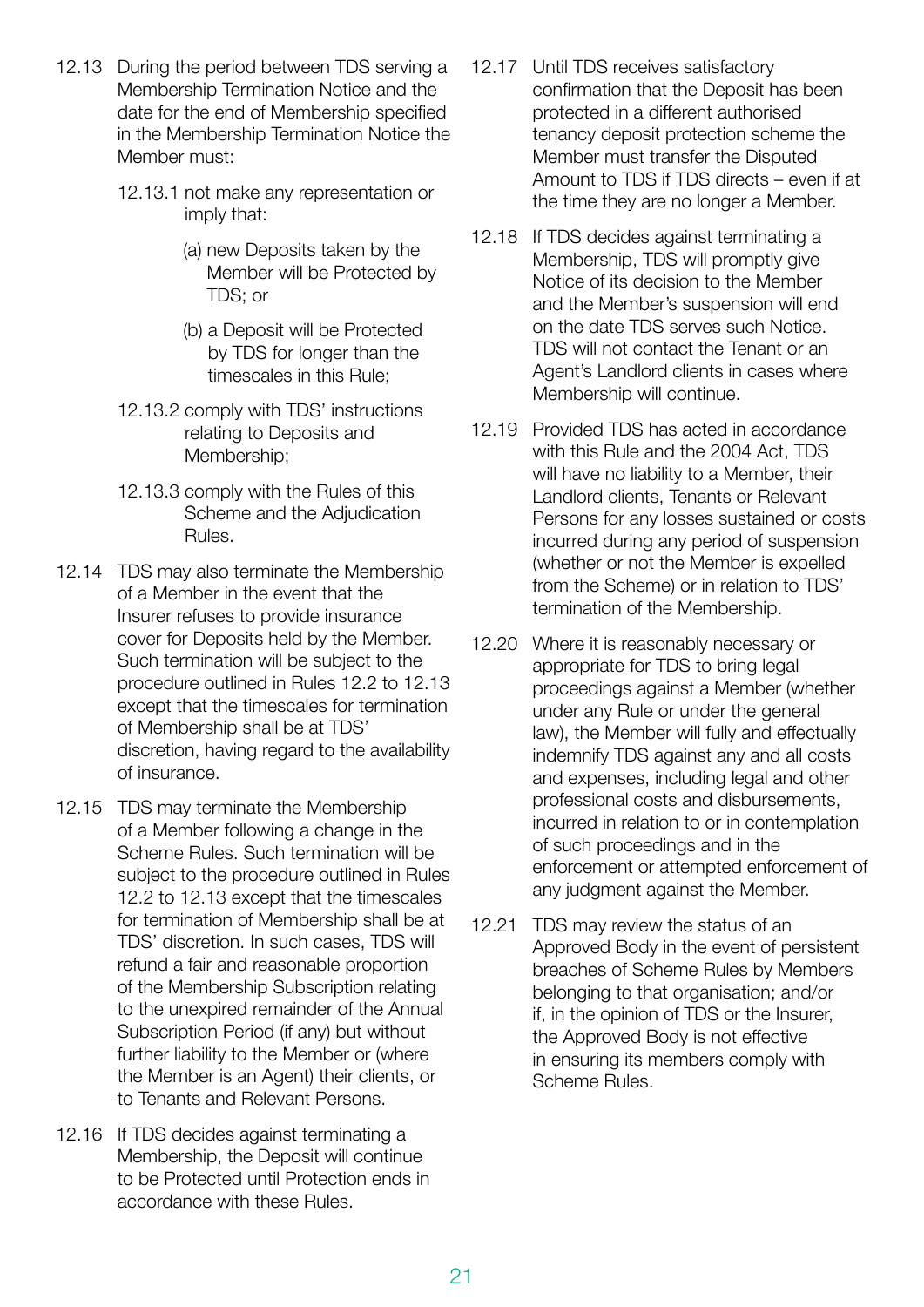#### <span id="page-21-0"></span>**13 What happens to Deposits when Membership ends?**

- 13.1 Whilst a Lettings Agent or Corporate Landlord remains a Member of this Scheme, the Deposit will remain Protected as set out in Rule 7 unless the Member registers the Deposit with a different authorised tenancy deposit protection scheme. If the Member registers the Deposit with a different authorised tenancy deposit protection scheme, the Member must inform TDS promptly, and Protection in the Scheme will end.
- 13.2 When a Member resigns from the Scheme (see Rule 11) the Deposit will cease to be Protected on the date referred to in Rule 11.3.2 or, if earlier, on the date when the Member provides TDS with Written confirmation (satisfactory to TDS) that:
	- 13.2.1 the Deposit has been Protected under another authorised tenancy deposit protection scheme; and
	- 13.2.2 Prescribed Information in relation to that scheme has been given to the Tenant and to any Relevant Person.
- 13.3 When a Member is expelled from the Scheme (see Rule 12):
	- 13.3.1 Protection ends for a Deposit registered by the Member if that Deposit relates to a tenancy which will continue beyond the termination date specified in the Membership termination notice referred to at Rule 12.5.
	- 13.3.2 Protection continues until allocation of the Deposit has been finalised (see Rule 7.10) if the Deposit relates to a tenancy which ended before the termination date specified in the Membership termination notice referred to at Rule 12.5.
- 13.4 Whether a Member is due to leave the Scheme following resignation under Rule 11 or expulsion under Rule 12:
	- 13.4.1 The departing Member will be responsible for arranging to protect the Deposit in a different authorised tenancy deposit protection scheme immediately when Protection with TDS ends. A former Member will have failed to comply with the 2004 Act if they do not do so.
	- 13.4.2 If a Deposit registered by the Member relates to a tenancy that ended before the Membership ended, the ADR process can be used in relation a Dispute concerning that Deposit, for a maximum of 3 months from the last day of the tenancy.

#### **14 Providing information about Deposit Protection**

- 14.1 Documentation relating to the Scheme, including these Rules, the Adjudication Rules and the Scheme Leaflet, can be downloaded from the website **[www.tenancydepositscheme.com](http://www.tenancydepositscheme.com)**
- 14.2 It is the Member's (and their Landlord clients') responsibility to comply with The Housing (Tenancy Deposits) (Prescribed Information) Order 2007. A copy of the Order (Statutory Instrument 2007 No 797) is available free to download at **[www.legislation.gov.uk](http://www.legislation.gov.uk)**
- 14.3 TDS will make available a Tenancy Deposit Protection Certificate to the Member when a Deposit is registered on the TDS tenancy database. TDS is not responsible for providing a certificate or the Prescribed Information to Tenants or Relevant Persons. It remains the Member's responsibility to provide the Prescribed Information to the Tenant and any Relevant Person, give the parties the opportunity to sign to say it is correct, and (if they wish) obtain and provide proof of service.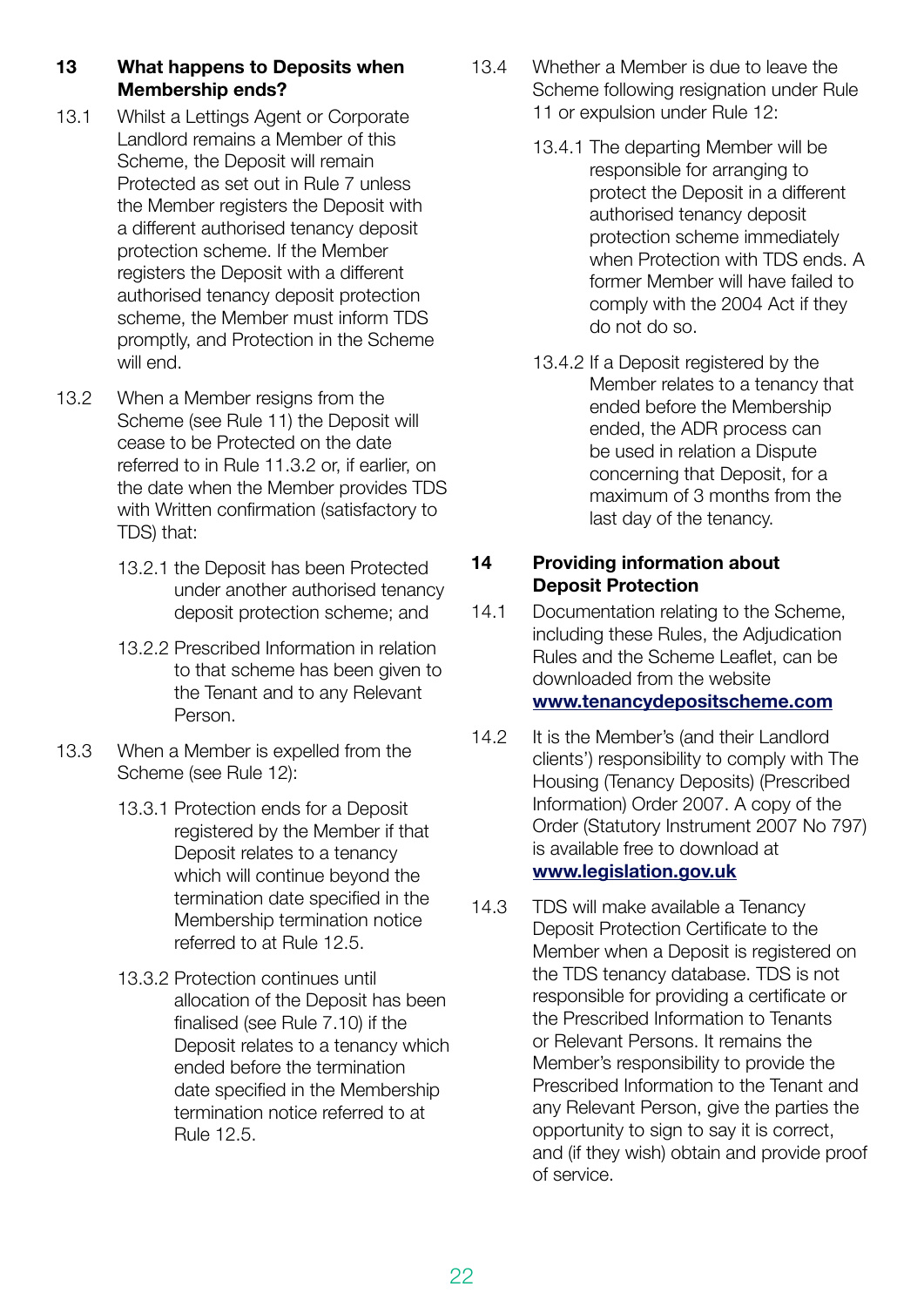- 14.4 TDS will provide Scheme Leaflets in hard copy on request (for which the Member will have to pay TDS a fee, fixed by TDS from time to time) or electronically (free of charge) for Members to pass on to Tenants and Relevant Persons. Members must give Tenants and Relevant Persons a copy of the Scheme Leaflet as part of their Prescribed Information obligations.
- 14.5 TDS has an obligation to collect and maintain appropriate data on each Deposit that it Protects. Members are required to submit data, on each Deposit that they apply to Protect, within the Statutory Time Limit of when the Deposit was first received or deemed to have been received.
- 14.6 If the Member is not able to enter the data on-line, they may record it on the TDS Form Registration of a Tenancy and submit the Form to TDS within 7 days of receiving the Deposit. (This deadline is in the Member's own interest to ensure that Statutory Timescales will be met). TDS will make an extra charge (fixed by TDS from time to time) to cover data entry costs. TDS will not enter the data (and the Deposit will not be Protected) until the data entry fee has been paid.
- 14.7 Any of the following changes during the tenancy must be recorded and entered directly on the TDS tenancy database by the Member within 30 days of their taking place:
	- 14.7.1 Names or contact details of Tenant;
	- 14.7.2 Sale (or other ownership transfer) of the property;
	- 14.7.3 Change in managing Agent;
	- 14.7.4 Issue of new tenancy agreement;
	- 14.7.5 Change in the amount of the Deposit.
- 14.8 If the Member is not able to enter the data on-line, they may record changes to a tenancy by telephoning the TDS customer contact centre.
- 14.9 The Member must Notify TDS when a tenancy has ended. Members are encouraged to Notify by up-dating the TDS tenancy database. Failure to Notify an end of tenancy may result in an increased Membership Subscription.
- 14.10 When the Member Notifies TDS that a tenancy has ended, TDS will contact the Tenant(s) for confirmation that the Deposit has been fully allocated before ending Protection.
- 14.11 If there is no Dispute, Members must provide the following data to TDS promptly following the end of the tenancy:
	- 14.12.1 the date that the Deposit Protection ended (i.e. when agreement on the allocation of the Deposit has been formalised); and
	- 14.12.2 the amount of the Deposit paid to each party.
- 14.13 Members should be aware that if the Tenant does not receive the Deposit within 10 days of asking the Member to return it (beginning with the date the request was made) the Tenant is entitled to apply to TDS for ADR in the three-month period after the end of the tenancy.
- 14.14 Where a Dispute arises, TDS must collect and maintain the following data for each dispute:
	- 14.14.1 name and contact details of each Tenant;
	- 14.14.2 property address to which the Deposit relates;
	- 14.14.3 name and address of the Landlord;
	- 14.14.4 total value of the Deposit;
	- 14.14.5 total value of the Disputed Amount;
	- 14.14.6 nature of the Dispute;
	- 14.14.7 outcome of the Dispute.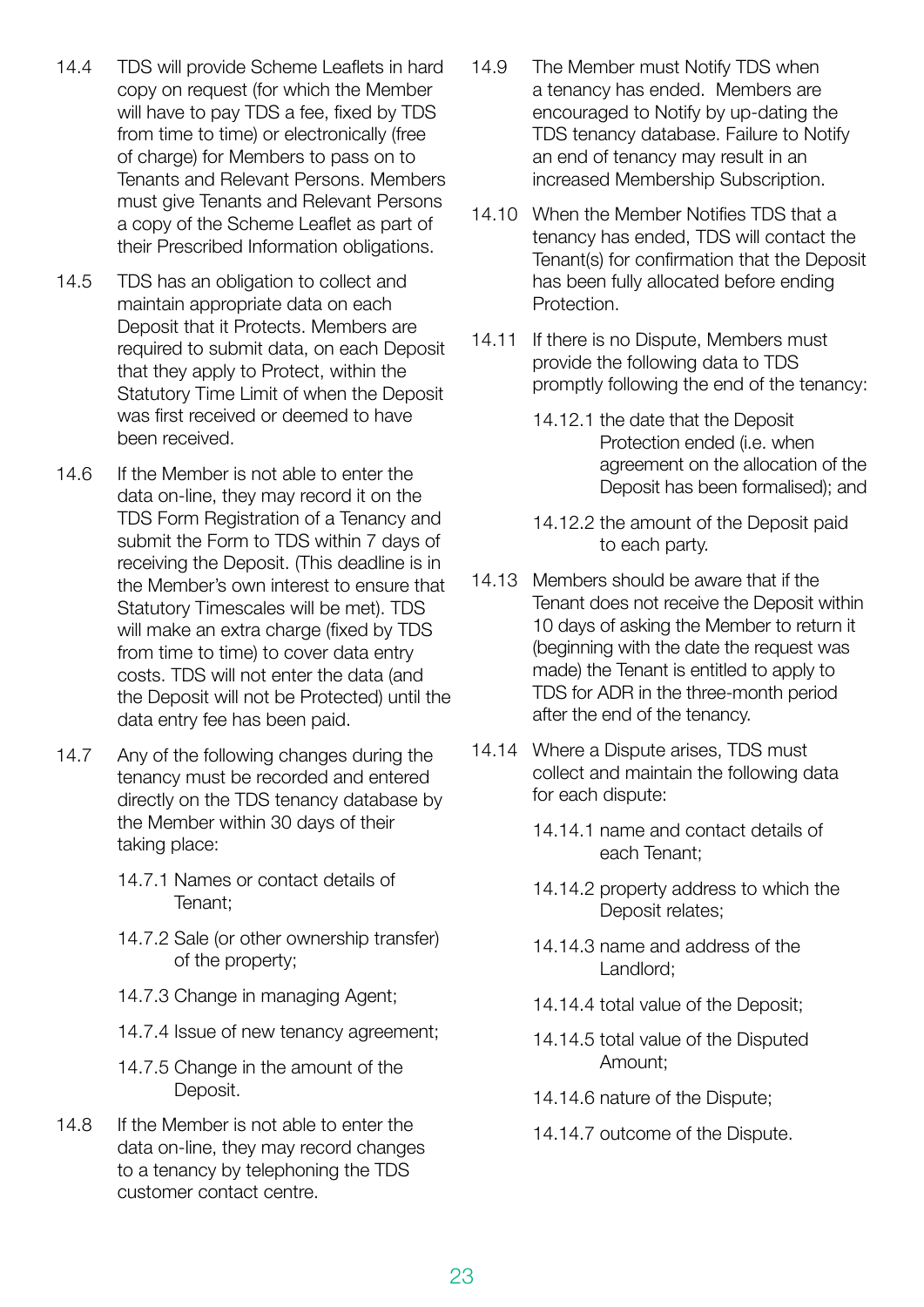- <span id="page-23-0"></span>14.15 Members must co-operate with TDS in collecting the data required by TDS. It is the Member's responsibility to make sure that they have all necessary licences and consents to enable them to do so lawfully.
- 14.16 TDS may request from Members such other information as may be necessary for the purposes of operating the Scheme or the ADR service or providing statistical information to the Ministry.

#### **15 Data protection responsibilities**

- 15.1 TDS is registered with the Information Commissioner under the Data Protection Act 1998. It is aware of its obligations under the Data Protection Act 1998 and any replacement to it and from 25 May 2018 the General Data Protections Regulation, known as GDPR relating to the obtaining, recording, holding or disclosing of personal data. It has suitable systems and controls to comply with data protection principles, namely that such personal data must be: fairly and lawfully processed; processed for limited purposes; adequate, relevant and not excessive; accurate; not kept longer than necessary; processed in accordance with the data subject's rights; secure; accountability; not transferable to other countries without adequate safeguards.
- 15.2 Members must provide TDS with such information as it reasonably requires, both routinely and on request, on the appropriate form, on-line, by computer disc or by e-mail. Forms are available direct from TDS or by downloading from the website **[www.tenancydepositscheme.com](http://www.tenancydepositscheme.com)**. It is the Member's responsibility to ensure that they (and their Landlord clients) have complied with the Data Protection Act 1998 (as amended) in relation to any personal data which they transfer to TDS.
- 15.3 Members must, without charge, provide copies of or, at TDS' request, allow TDS to examine, any records and/or documents that TDS considers may be relevant to a Deposit.
- 15.4 Members must provide such reasonable assistance as TDS may request from time to time, such information as TDS may reasonably require to reduce the possibility of money laundering and/or fraud, and such information as TDS may be required to collate by the Ministry.
- 15.5 By applying for Membership, Landlords and Agents are deemed to give TDS their consent to store, copy or otherwise process such information as they may supply concerning their Membership and any Dispute in which they are involved and:
	- 15.5.1 disclose it to other parties and organisations which TDS considers to be appropriate to the resolution of a Dispute;
	- 15.5.2 use it for confidential survey and research purposes;
	- 15.5.3 to provide information relating to tenancies of premises, including personal or business address data of Landlords or Agents, to Local Housing Authorities in England in accordance with section 212A of the Housing Act 2004. Local Authorities may combine this information with other information obtained by them, and they may pass this information to an organisation who provides services to the authority in relation to their duties under parts 1-4 of the Housing Act 2004;
	- 15.5.4 disclose it to relevant bodies who have an interest in and/or a duty to maintain and sustain good practice and the integrity of the Scheme or their profession.
	- 15.5.5 share it with the Member's Approved Body or other regulator where TDS considers disciplinary action may be appropriate.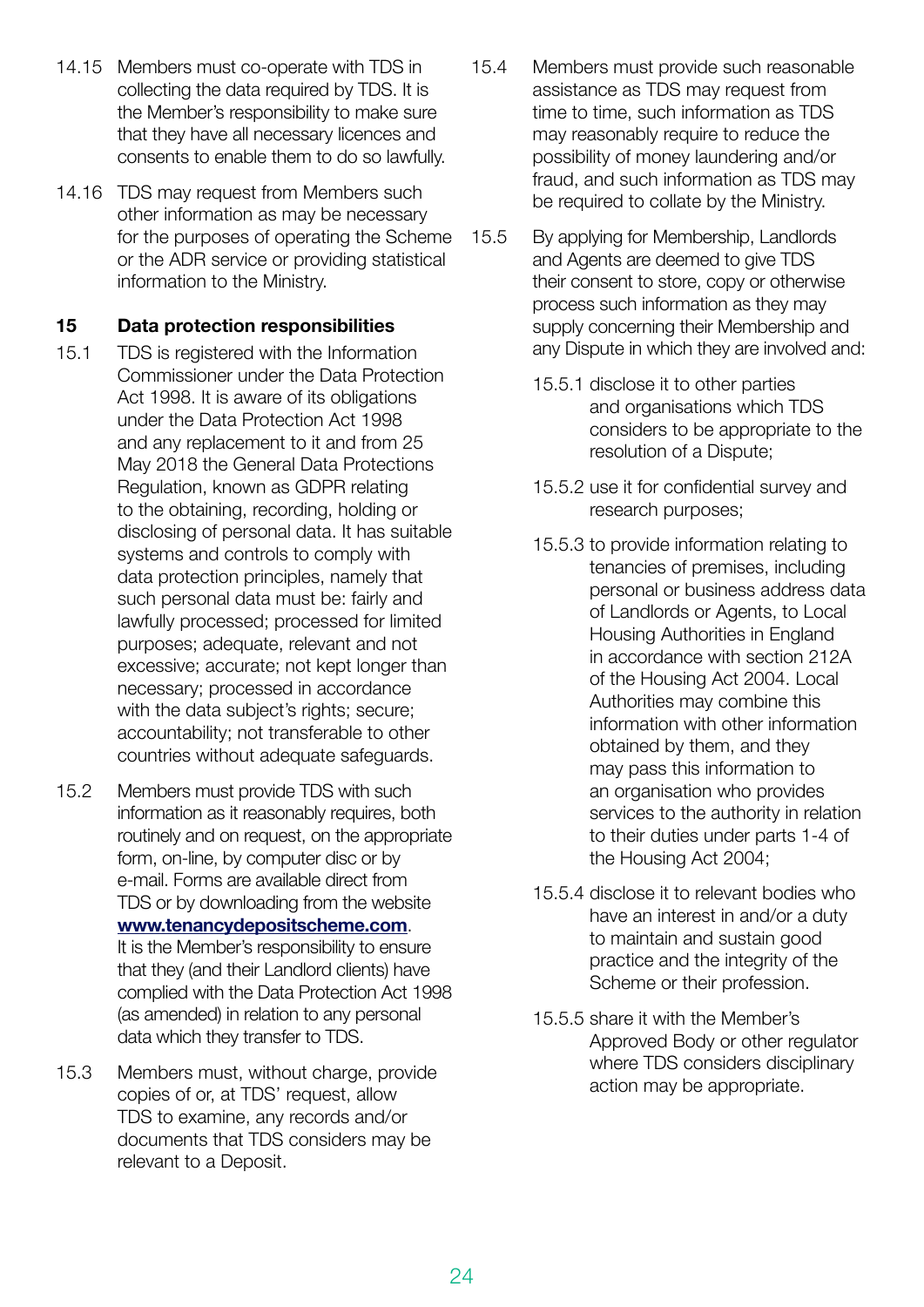- <span id="page-24-0"></span>15.6 By applying for Membership, Landlords and Agents represent and warrant to TDS that:
	- 15.6.1 they are appropriately registered with the Information Commissioner (unless they are exempted from doing so) and will provide written proof of registration upon request from TDS within 14 days of any such request being made;
	- 15.6.2 they are and will remain the data controller of all their Tenants' and (if an Agent) Landlords' personal data and any Relevant Person's data and will comply with the Data Protection Act 1998 (as amended) in all respects for as long as they are a Member or subject to an undischarged undertaking given to TDS;
	- 15.6.3 they will inform Tenants and any Relevant Persons and (if an Agent) Landlords of the purposes for which TDS may use their personal data, including the fact that TDS or the Ministry may invite Tenants and Landlords to participate in surveys from time to time.
- 15.7 The Ministry has appointed TDS as administrator of the Scheme to act on the Ministry's behalf to gather and process information obtained from Members and other sources, for the purpose of safeguarding Deposits and facilitating the resolution of Disputes. The Ministry may ask TDS to provide information about tenancies generally for the purpose of fulfilling its statutory functions.
- 15.8 Further information about TDS and the Scheme is available from the TDS website **[www.tenancydepositscheme.com](http://www.tenancydepositscheme.com)** or by contacting TDS (address and other details are given at the end of these Rules).

#### **16 Complaints**

- 16.1 TDS is committed to providing an excellent Deposit Protection and Alternative Dispute Resolution service to Agents, Landlords and Tenants.
- 16.2 TDS and Members agree that each of them will deal with complaints in a constructive, helpful and courteous way.
- 16.3 The procedure for receiving and dealing with complaints about service is available on TDS' website (**[www.tenancydepositscheme.com](http://www.tenancydepositscheme.com)**). TDS will also provide paper copies of the complaints procedure on request.

#### **17 Jurisdiction and service of documents**

- 17.1 These Rules shall be governed by the laws of England and Wales.
- 17.2 Any legal proceedings to be served in respect of the Rules which are to be served outside the said jurisdiction shall be deemed to be sufficiently served if they are sent by first-class surface or airmail post (provided they are properly addressed and the correct postage has been paid).
- 17.3 All legal proceedings served by or on behalf of TDS may be in English without the necessity for translation into any other language.
- 17.4 In this Rule, "address" shall include electronic addresses and fax numbers where the context requires. The "lastknown address" of a Landlord, Agent or Tenant shall be the address current on the TDS tenancy database at the time a Notice or document was sent.
- 17.5 Except where the 2004 Act provides otherwise, the provisions for the delivery and service of Notices and other documents relating to or required by these Rules (other than legal proceedings) are as follows:
	- 17.5.1 Service by text message or other standard messaging or similar service shall not be proper service.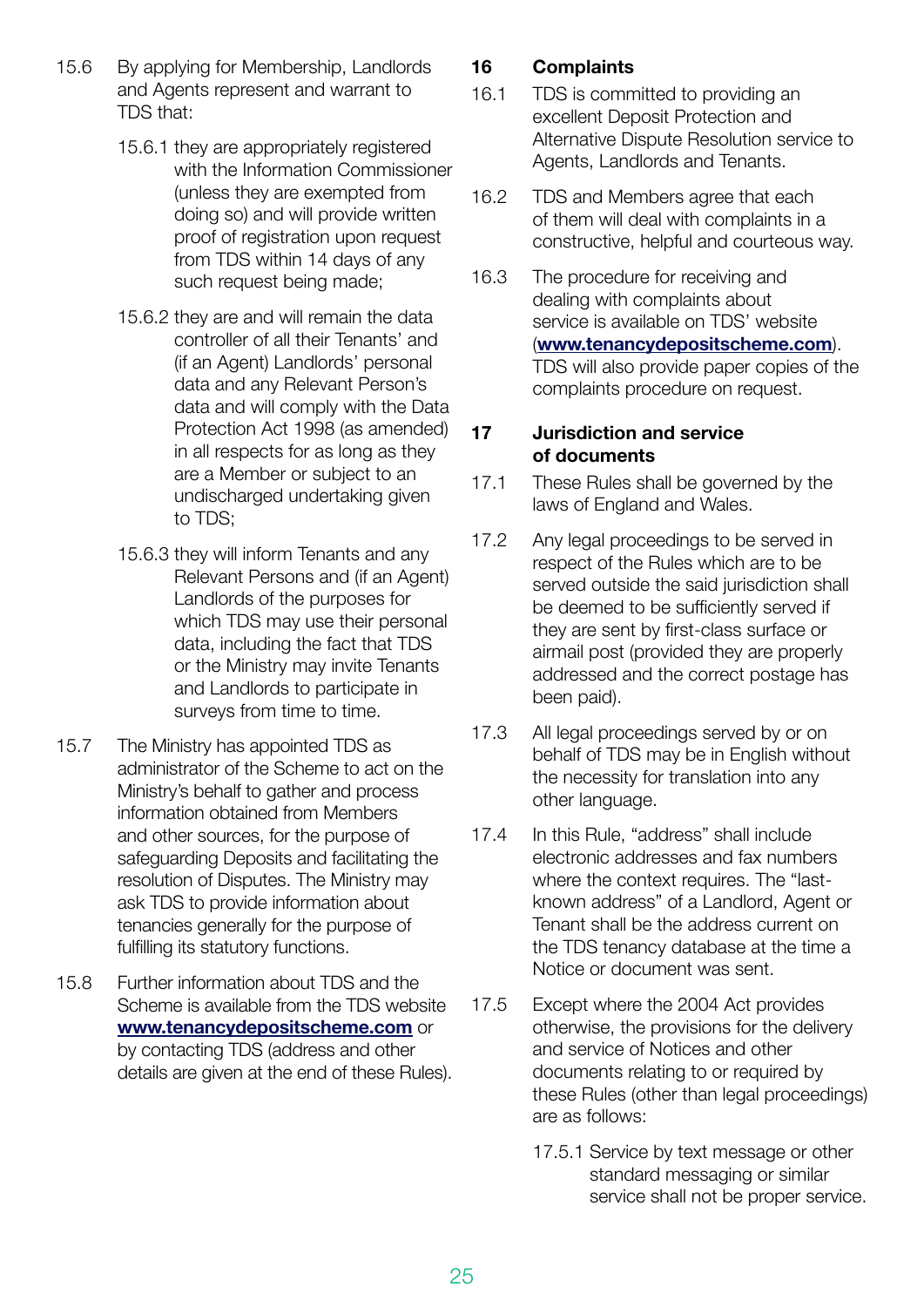- <span id="page-25-0"></span>17.5.2 Notices and other documents sent (including courier service) to the last-known address of the intended recipient shall be treated as having been received and served:
	- (a) By hand or courier service:
		- (i) on the day after delivery if delivered before 17.00 hours; or
		- (ii) on the second day after delivery if delivered after 17.00 hours.
	- (b) By special or recorded delivery: at the time proof of delivery was obtained from the actual recipient.
	- (c) By ordinary first-class post: on the second day after the day of posting.
	- (d) By ordinary second-class post: on the fourth day after the day of posting.
	- (e) By electronic means:
		- (i) at the time of transmission if sent before 16:00 hours; or
		- (ii) the day after transmission if sent after 16:00 hours.
- 17.5.3 Where there is a dispute about service of a Notice or other document, the burden of proof shall be on the sender.
- 17.6 Service on TDS of any document relating to actual or intended legal proceedings must be by post and marked for the attention of The Company Secretary. TDS does not accept service of documents relating to actual or intended legal proceedings by fax or e-mail. Until further notice, TDS' address for service will be: The Dispute Service Ltd, 1 The Progression Centre, 42 Mark Road, Hemel Hempstead, Herts, HP2 7DW.

#### **18 Exclusions and limitations of liability**

- 18.1 TDS does not accept liability for the actions or omissions of any third party who is neither an employee of TDS nor an Adjudicator acting in the course of their duties.
- 18.2 TDS does not accept liability for losses occurring or costs incurred as a result of any event which is outside TDS' reasonable control (such as, without limitation, computer failure, industrial or terrorist action, fire, epidemic, flood, serious adverse weather conditions and any other event generally considered to be a force majeure or an Act of God).
- 18.3 TDS does not accept liability to any one or more Joint Landlords for acting on the instructions of any other Joint Landlord. TDS does not accept directions from Joint Landlords to deal only with instructions agreed unanimously by Joint Landlords. Agents should explain this to their clients in their terms and conditions of business.
- 18.4 If a Joint Landlord dies, it will be their personal representatives' responsibility to Notify TDS and to indicate whether the Joint Landlord owned the property as beneficial joint tenant or tenants in common. The personal representatives should take legal advice if they are uncertain of the meaning of these terms, or do not know which applies. A probate solicitor will usually be able to help.
- 18.5 TDS may delay or suspend an application for Membership or Deposit Protection to enable further consideration of the application (for example, where there is a reasonable suspicion that someone is attempting to commit fraud). TDS will notify a prospective Member where there is a delay in processing their application, but shall not be liable for any cost to the Member of, or for any consequential or economic loss arising from, a delay in processing, or rejection of, an application for Membership or Deposit Protection.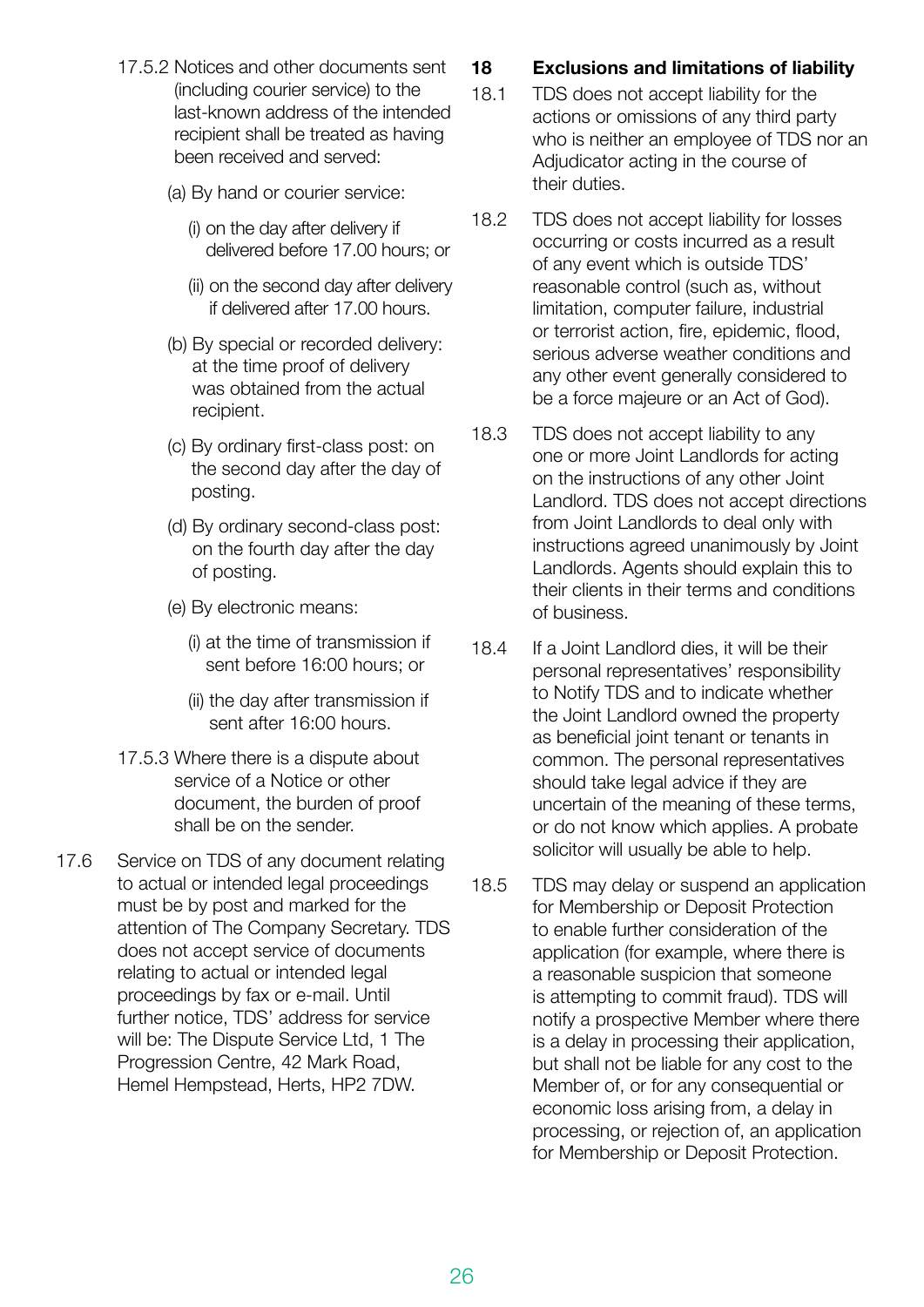- <span id="page-26-0"></span>18.6 TDS does not accept liability for cheques missing in transit or any money sent to TDS electronically which does not reach TDS' account. If a Member expects to receive a payment from TDS and it has not arrived, the Member must notify TDS promptly and co-operate with TDS in resolving the problem.
- 18.7 Various other exclusions and limitations appear in these Rules and in the Adjudication Rules and shall have no lesser effect if not repeated in this Rule 18.

#### **19 Amendments**

- 19.1 These Rules and the Adjudication Rules may be amended by TDS from time to time and all such amendments shall be deemed incorporated and shall take effect on the next Working Day after TDS Notifies such changes to Members, or such later date as the Notification may specify.
- 19.2 Members agree to abide by the Scheme Rules and the Adjudication Rules as amended and in force from time to time, even if an amendment to the Rules, or a later edition of the Rules, is implemented after a Deposit has been Protected in the Scheme.
- 19.3 If, in TDS' opinion, proposed changes to any Rules are significant, TDS will consult with Members to the extent and in the manner it deems appropriate, and consider Members' representations, before deciding whether to implement such a change.
- 19.4 If any changes incorporated into these Rules are reasonably regarded by any Member as material and unreasonable, that Member may Notify TDS of its intention to withdraw from the Scheme in accordance with the provisions set out in Rule 11. In such cases, the Scheme Rules in force immediately before the Member's Notification shall continue to apply to Deposits held by that Member until Protection by TDS ends. Undertakings given by the Member to TDS will remain effective until discharged.

19.5 If any court in England and Wales should decide that any Scheme Rule is unreasonable or for some other reason unenforceable, only so much of the Rule as is unenforceable shall not apply. Similarly, if a court should decide that any amendment to a Scheme Rule is unenforceable, the Rule as it was immediately before amendment shall continue to apply (to the extent that is possible without altering the general intent and purpose of such of the amended Rules as are enforceable or any Member's undertaking which has not been discharged).

#### **20 Approved Bodies**

- 20.1 Membership organisations operating in the Private Rented Sector are able to apply to TDS to become Approved Bodies.
- 20.2 When TDS assesses whether an organisation may become an Approved Body it will ask questions such as:

Does the organisation:

- have defined minimum entry standards?
- enforce a comprehensive code of practice?
- have defined service standards?
- require annual financial reporting?
- impose rules for the handling of Client Money through properly designated Client Accounts?
- have a pro-active compliance monitoring regime?
- require its members to have Client Money protection insurance, and if so to what level?
- require members to hold professional indemnity insurance; and if so to what level?
- require members to have an internal complaints procedure?
- have defined and effective disciplinary procedures?
- offer a training and qualification programme?
- have recognition as a statutory regulator under any government scheme or legislation?
- have endorsement by Accreditation Network UK?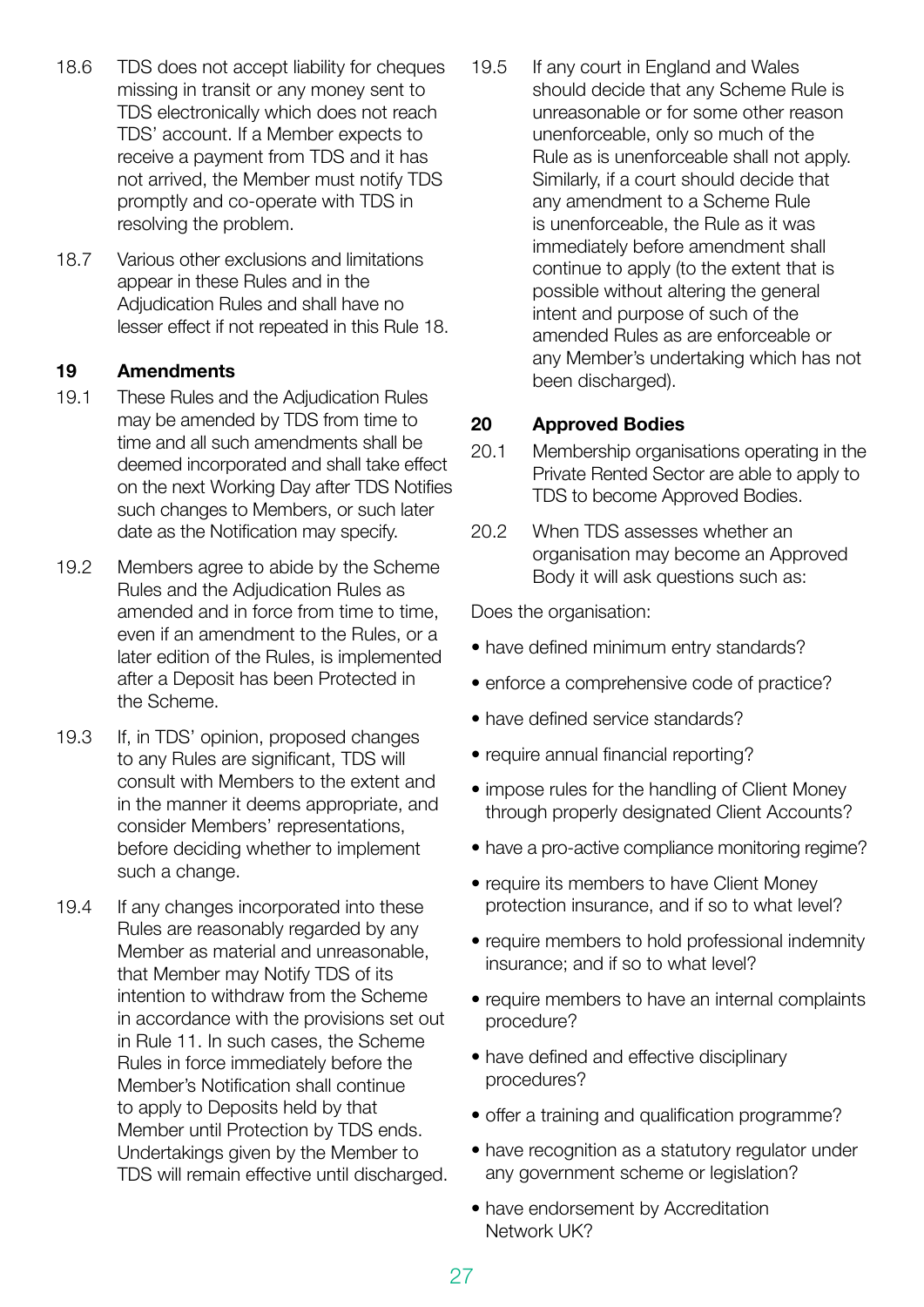#### **Will the organisation be able to offer TDS:**

- an unconditional guarantee in the event of financial default by any of its members? If so, to what extent?
- assistance with membership administration e.g. collection of subscriptions?
- 20.3 Some questions and criteria will carry a differential weighting to reflect their importance to TDS, and the risks associated with particular groups of Members and prospective Members. Not all criteria will apply to all prospective Approved Bodies.
- 20.4 TDS may, at its discretion, reach agreement with one or more Approved Bodies to provide other assistance to TDS with administering the Scheme.

Acts of Parliament and Statutory Instruments mentioned in these rules are available to view and download free of charge from http://www.legislation.gov.uk These documents are © Crown Copyright and should only be reproduced in accordance with the Open Government Licence referred to on that website. Parts of these Rules closely follow the wording of legislation, and these parts may also be © Crown Copyright. These Rules are published by TDS and not by the government, but they do contain public sector information licensed under the Open Government Licence v1.0, which is also © Crown Copyright.